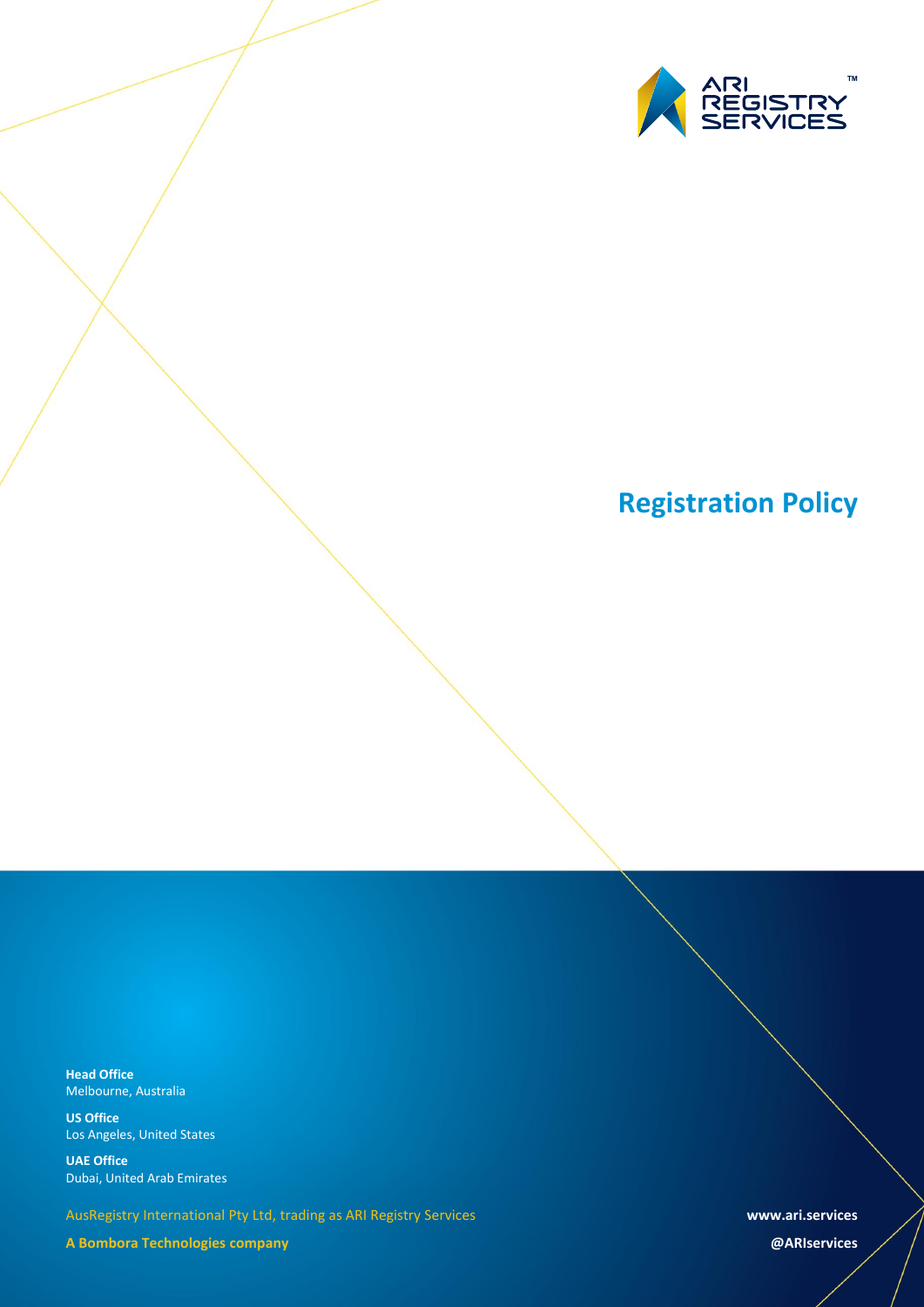This document is provided pursuant to the disclaimer provided on the last page.

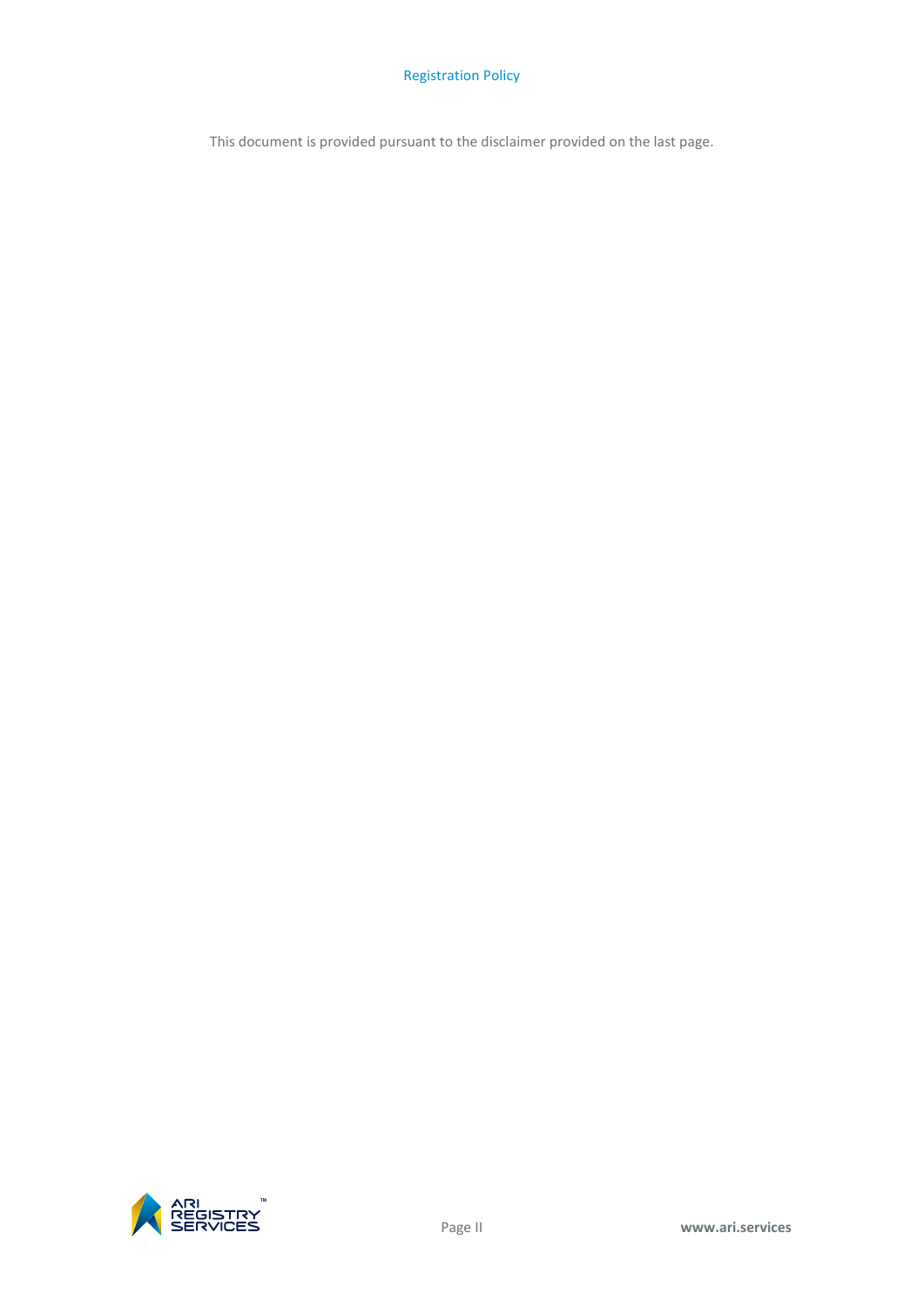# **Contents**

| $\mathbf{1}$   |     |  |  |
|----------------|-----|--|--|
| $\overline{2}$ |     |  |  |
| 3              |     |  |  |
| $\overline{a}$ |     |  |  |
|                | 4.1 |  |  |
|                | 4.2 |  |  |
|                | 4.3 |  |  |
|                | 4.4 |  |  |
|                | 4.5 |  |  |
|                | 4.6 |  |  |
| 5.             |     |  |  |

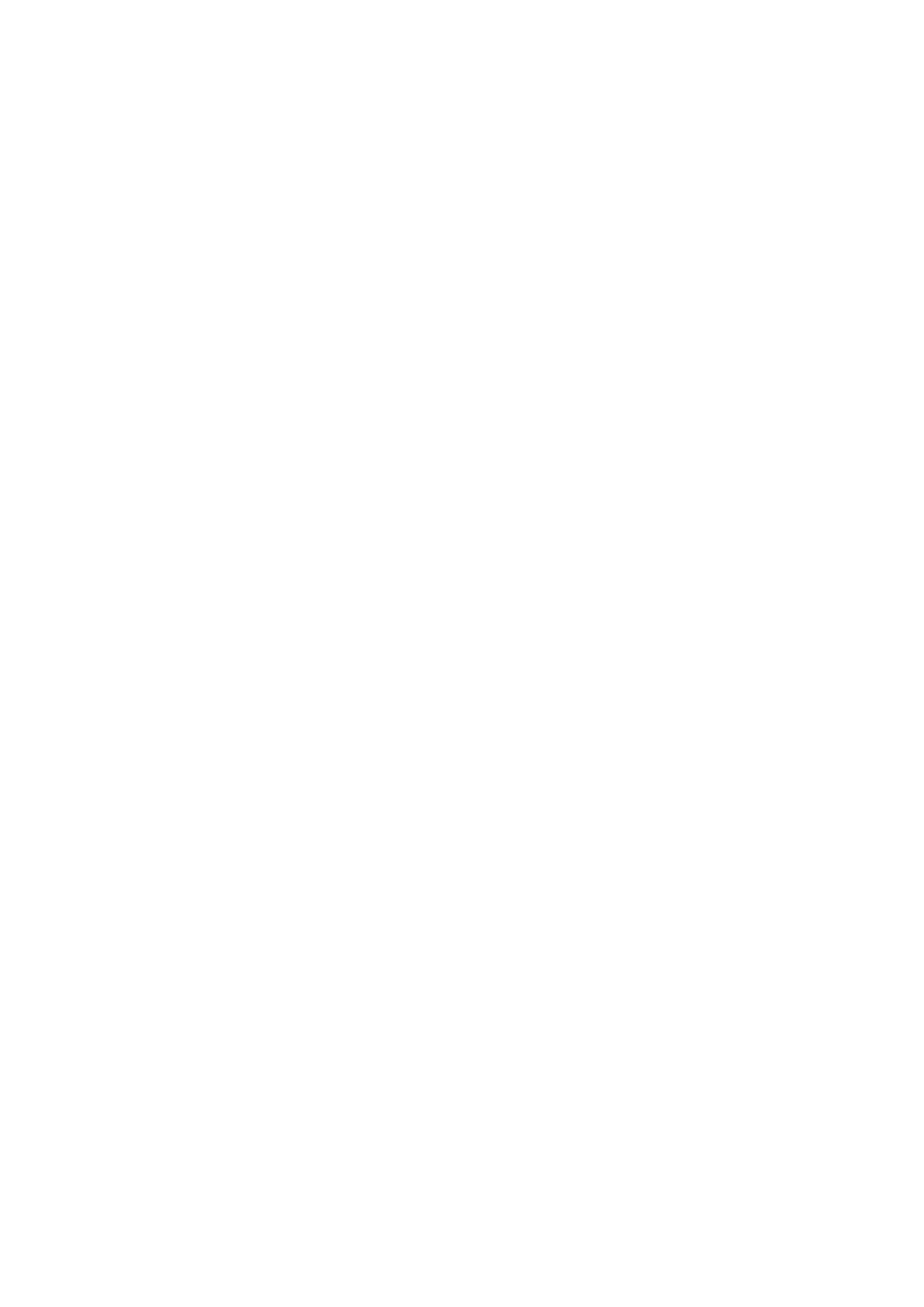# <span id="page-4-0"></span>**1 Definitions**

In this policy:

**Allocation** means the method by which a domain name is created and assigned to an Applicant; **Allocated** shall have a corresponding meaning.

**Applicant** means a natural or legal person, company or organisation in whose name an Application is submitted.

**Application** means the complete and technically correct request for a domain name, which complies with the Published Policies.

**Claims Notice** means a notice provided to an Applicant indicating that the applied for Label is a Trademark Match to a Trademark Record in the Trademark Clearinghouse.

**Claims Services** means the services that collectively provide:

- **applicants with a Claims Notice; and**
- Trademark Holders, with a corresponding Trademark Record, with notice that a Label that is a Trademark Match to the Trademark Record is Allocated.

**Customer Registration Agreement** means an agreement between a Registrar and a customer.

**ICANN** means the Internet Corporation for Assigned Names and Numbers, its successors and assigns.

**Label** means a string of characters used to form part of a domain name.

**Premium Domain Name** means any domain name so designated by us.

**Published Policies** collectively means:

- **those specifications and policies established and published from time to time by us or any** of our designated representatives; and
- **EXECT** any ICANN Temporary Specifications or Policies and Consensus Policies or any Rights Protection Mechanisms and associated rules, policies, requirements and procedures (as defined in our agreement with ICANN).

**Registrant** means a natural or legal person, company or organisation in whose name a domain name is Allocated in the TLD.

**Registrar** means an entity that is authorised to offer domain name registration services in relation to the TLD.

**Registry** means the systems used to record, store and maintain details of domain names in the TLD.

**Service** means the services that we provide in relation to the TLD.

**SMD File** means the Signed Mark Data file provided by the TMCH Sunrise and Claims Operator to a holder of a Validated Mark which is encoded with certain information.

TLD means Top Level Domain and for the purpose of this policy shall mean .study.

**TMCH Sunrise and Claims Operator** means the providers appointed by ICANN to serve as the Trademark Clearinghouse by accepting, authenticating, validating and facilitating the transmission of information related to certain trademarks.

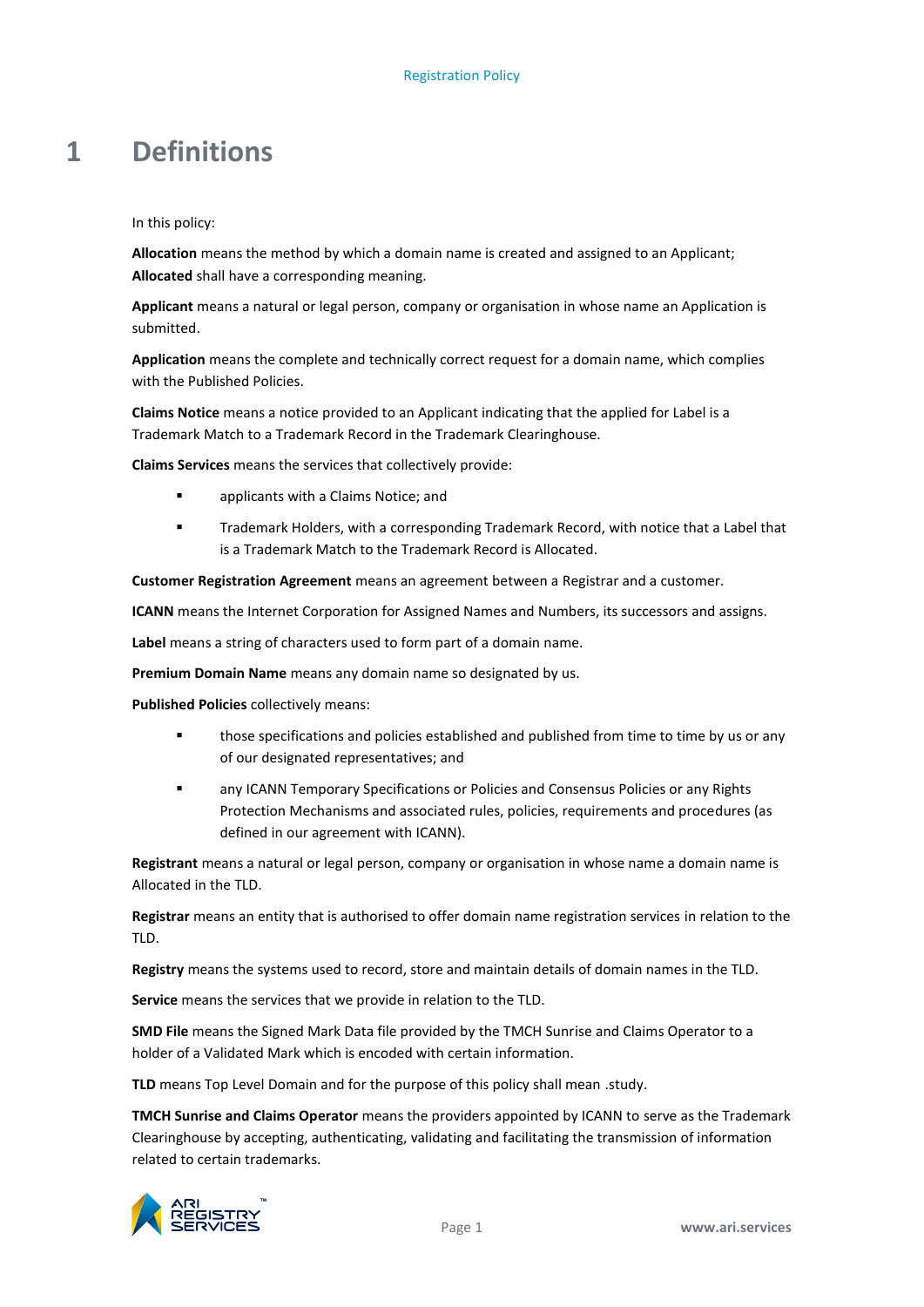**Trademark Clearinghouse Guidelines** means the guidelines which can be found at the following link www.trademark-clearinghouse.com (as may be updated from time to time) which provide an overview of the requirements for the inclusion of trademarks in the Trademark Clearinghouse and the issuance of a SMD File.

**Trademark Clearinghouse** means the central repository for information to be authenticated, stored, and disseminated, pertaining to the rights of Trademark Holders.

**Trademark Holde**r means holders of marks that have been verified by the TMCH Sunrise and Claims Operator as meeting the requirements specified in the Trademark Clearinghouse Guidelines.

**Trademark Match** means that a Label is a match to a trademark, as described in the Trademark Clearinghouse Guidelines.

**Trademark Record** means a complete and correct set of information concerning a trademark or other mark submitted to the Trademark Clearinghouse.

**Validated Mark** means a mark that has been verified by the TMCH Sunrise and Claims Operation as meeting the requirements specified in the Trademark Clearinghouse Guidelines including those relating to proof of use.

**We**, **us** and **our** means Open Universities Australia Pty Limited ACN 053 431 888 or our designated representatives.

**You** and **your** means the person or entity accessing the Service.

**Zone File** means the file containing information about domain names that are active in the TLD and as further described in sectio[n 4.6.](#page-16-0)

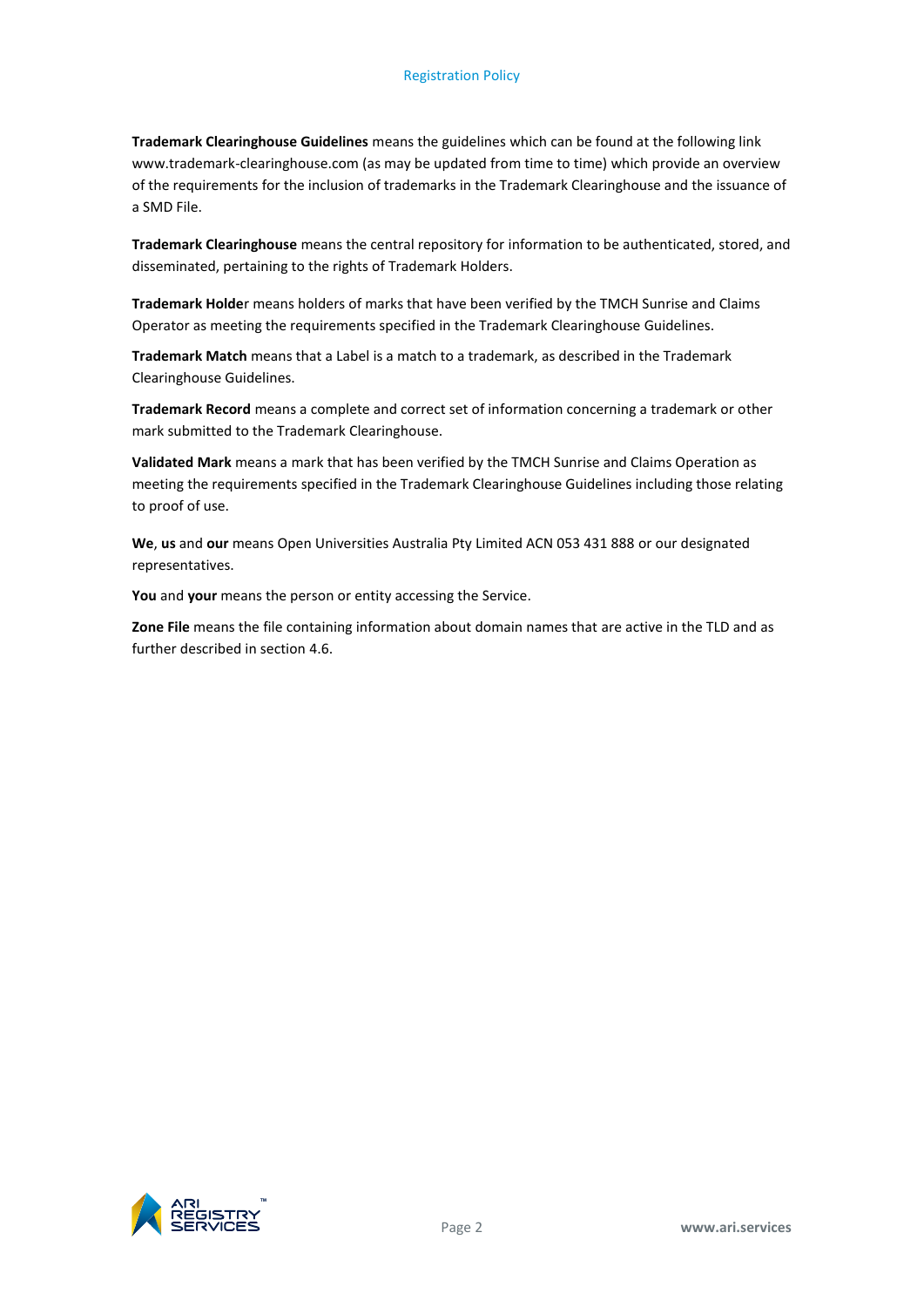# <span id="page-6-0"></span>**2 About this document**

This document describes our policy regarding the registration of domain names in the TLD. Document Identifier: STU-POL-001 Publication Date: 03 August 2015 Status: CURRENT

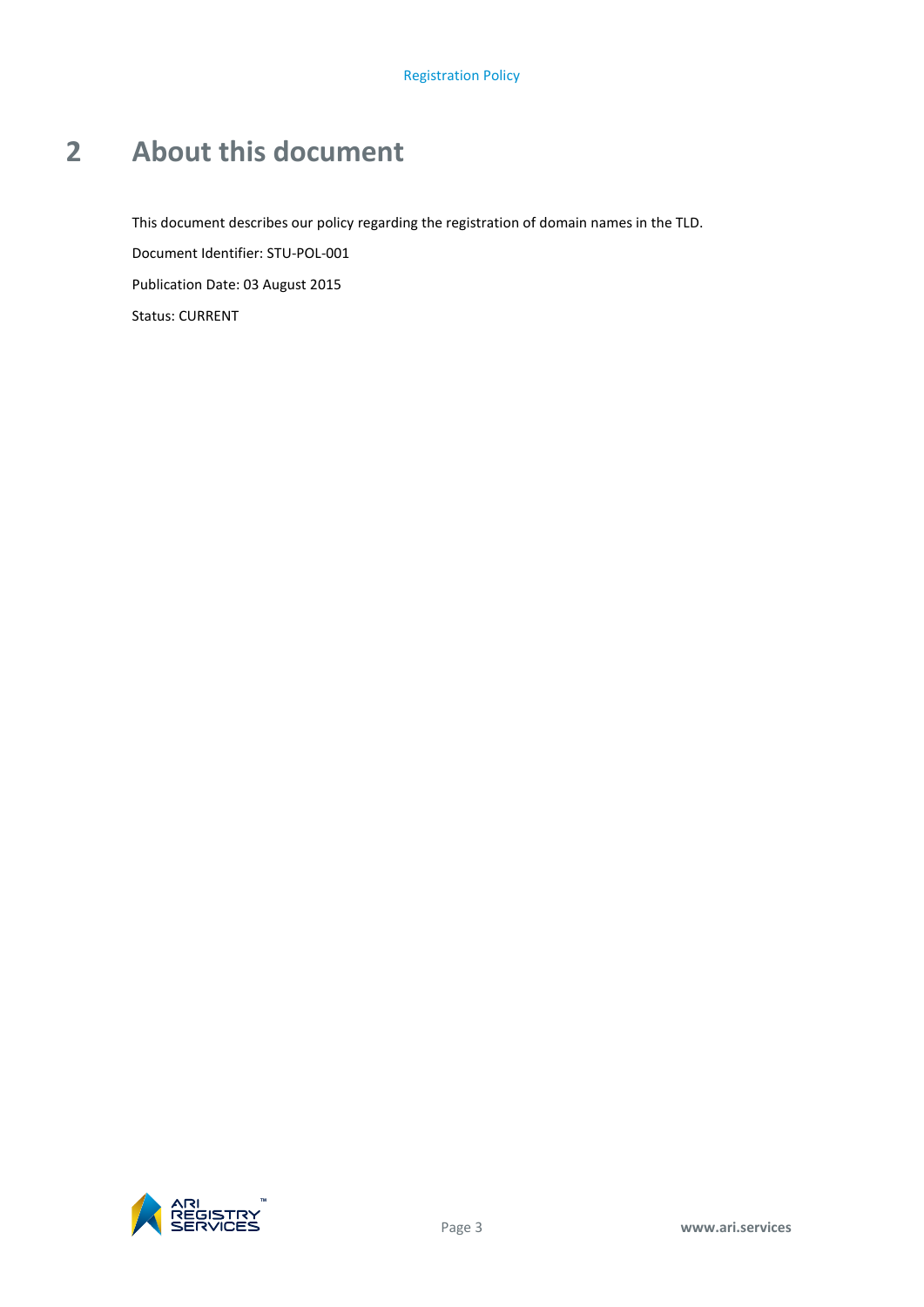# <span id="page-7-0"></span>**3 Purpose**

The purpose of this policy is to describe:

- the eligibility requirements for registering a domain name in the TLD and the required criteria for domain name registration;
- the technical requirements for the composition of a domain name;
- **u** what domain names may be reserved or restricted by us;
- **•** our policy on domain name pricing;
- information about a domain name that is displayed publically in the WHOIS Service; and
- **•** how the Zone File for the TLD may be accessed.

We have developed this policy with reference to applicable industry standards, ICANN mandated requirements, and to meet our operational requirements for the TLD.

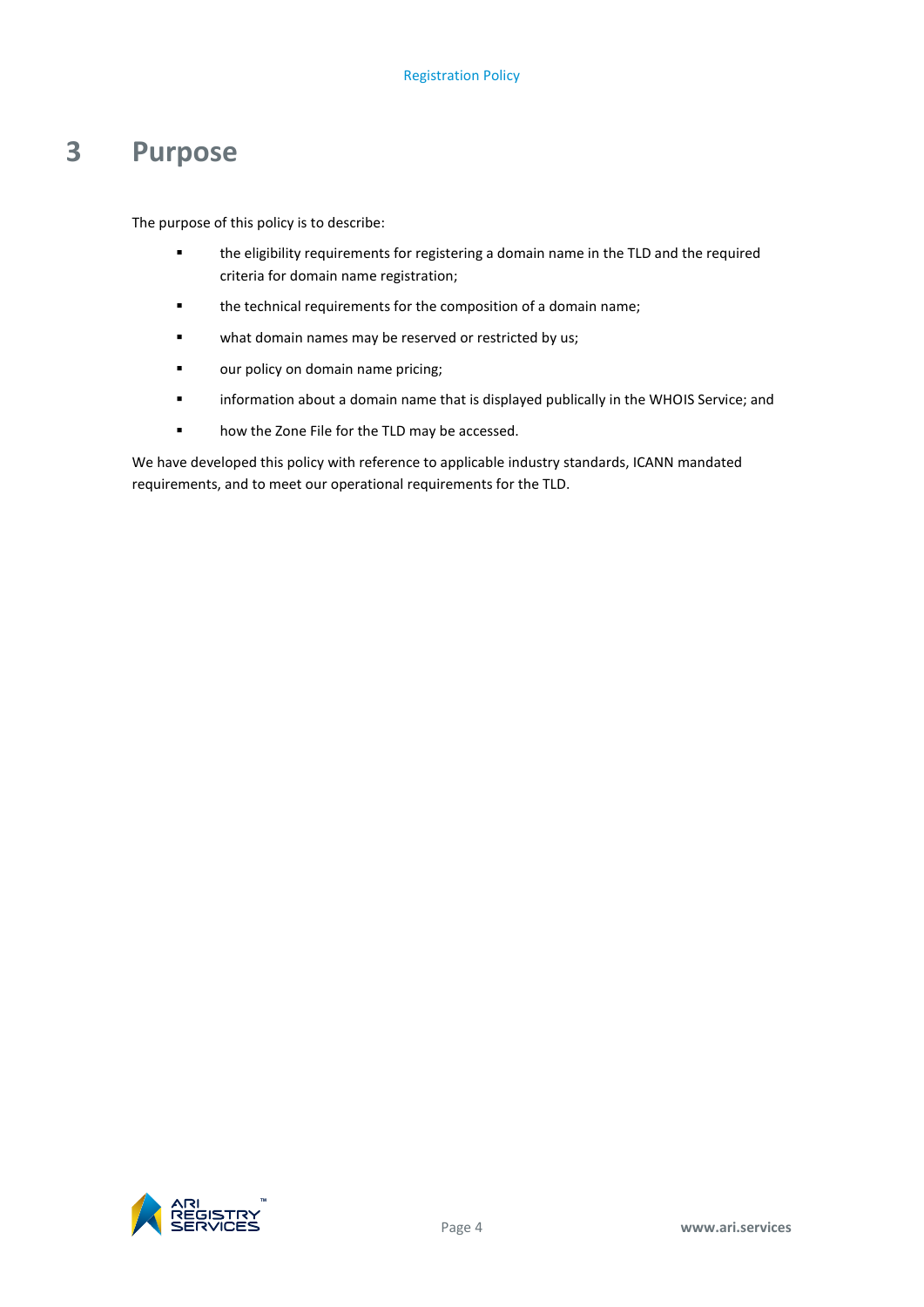# <span id="page-8-0"></span>**4 Policy statement**

# **4.1 Eligibility**

<span id="page-8-1"></span>The purpose of this section is to describe the eligibility requirements for registering a domain name in the TLD.

# **Mission and purpose of the TLD**

The mission and purpose of the .study TLD is to benefit internet users by providing convenience and utility. The TLD will serve the interests of end users by providing an internet space where information, services and resources related to learning and self-development will be available to the general public.

We seek to operate a TLD targeted at the education, learning and self-development sector which end users associate with quality content. The TLD will promote innovation and growth in provision of educational services and allow users to identify study relevant to them quickly and easily by matching their learning interest, career aspirations and lifestyles.

### **Eligibility requirements**

To support the mission and purpose of the TLD, registering and renewing domain names in the TLD is open to any interested party. All domain names, and their subsequent use, must be consistent with the mission and purpose of the TLD as determined by us at our sole and absolute discretion.

There will be no prerequisite for an Applicant to demonstrate eligibility when applying for a domain name in the TLD.

In order to register or renew a domain name the Applicant or Registrant must be the intended beneficiary of the domain name registration. At the time of submitting an Application to register or renew a domain name in the TLD, the Applicant or Registrant must warrant that:

- **Example 1** it meets the eligibility requirements; and
- that the domain name and its use will be consistent with:
	- <sup>o</sup> the mission and purpose of the TLD; and
	- applicable laws, government rules or requirements and the Published Policies.

An Applicant or a Registrant:

- must provide true and accurate details and information about itself at the time of Application for, and registration of, the domain name and make those warrants as described in the Published Policies; and
- must provide to their Registrar updated details and information as soon as practicable when information about the Registrant changes, and in any case no greater than 14 days from such change; and

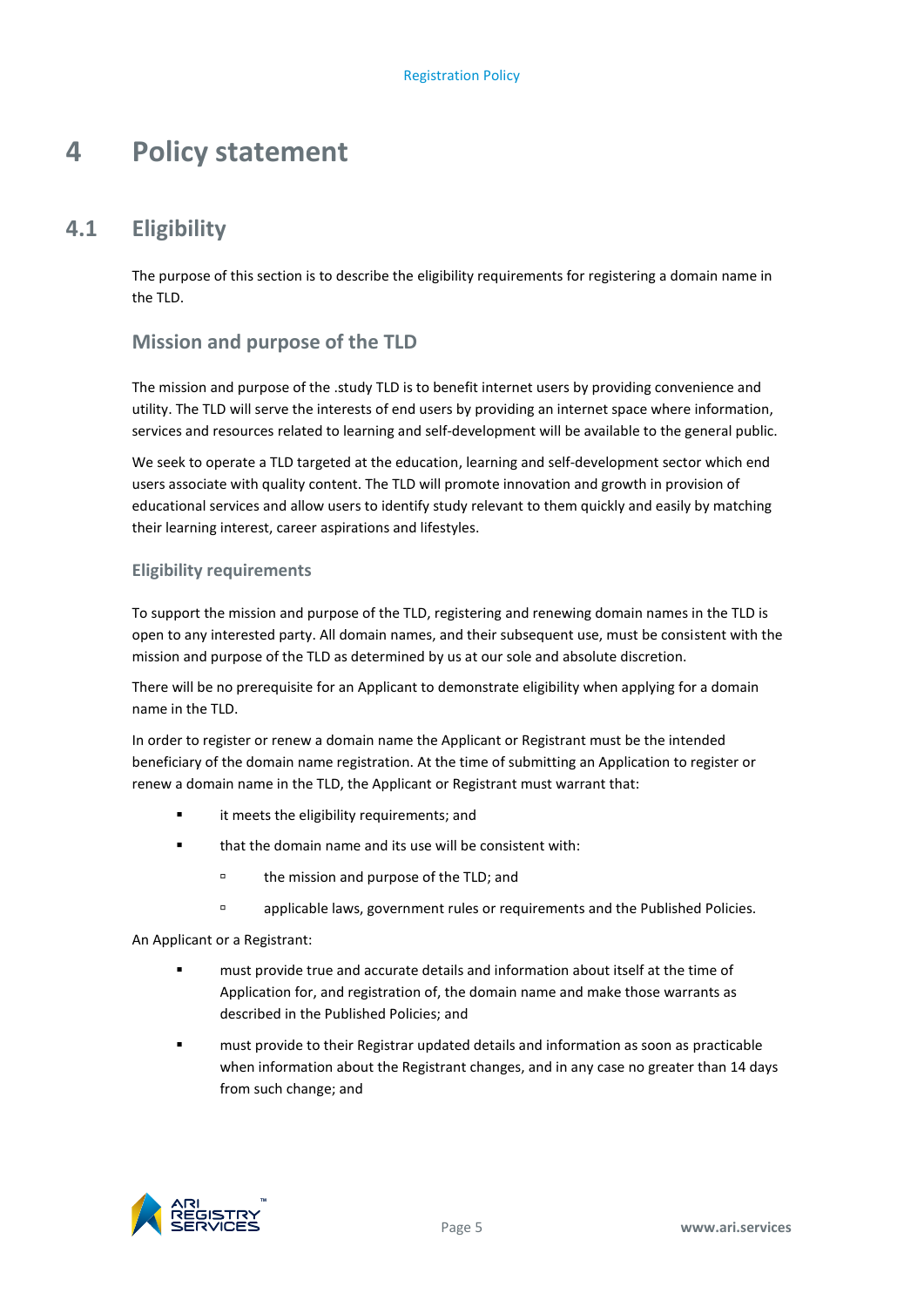# **Continuing eligibility**

Where the Registrant no longer meets the eligibility requirements of the TLD, it must contact its Registrar as soon as possible, and in any case no more than 14 calendar days after it becoming ineligible, request that the domain name be cancelled, locked, placed on hold, transferred or deleted.

# **Transferring a domain name to another person or entity**

A domain name may only be transferred to another party that meets the requirements of the Published Policies, and the receiving party must make also warrant that it meets the eligibility requirements and would be entitled to register the domain name if it were applying for it in its own right.

### **Monitoring and review**

During the lifecycle of the domain name we may take certain steps to substantiate whether a Registrant meets the requirements described in our policy.

We may request that the Registrant provide information to demonstrate compliance and maintain its eligibility. In such cases, the Registrant must respond to our request within 14 calendar days. Failure to respond within the specified timeframe may result in suspension or deletion of the domain name in our absolute discretion.

Where we determine that:

- the Registrant does not meet the eligibility requirements described in this policy; or
- the domain name is not consistent with the mission and purpose of the TLD;
- we may in our absolute discretion cancel, lock, place on hold, transfer or delete the domain name.

### **Our rights and responsibilities**

We reserve the right to deny any request for, or Application for, a domain name, or cancel, lock, place on hold, transfer, delete, or take any other action on any domain name or transaction that we deem necessary, in our sole discretion:

- 1 to protect the integrity and stability of the Service;
- 2 to comply with our obligations to ICANN;
- 3 to comply with any applicable laws, government rules or requirements, requests of law enforcement, or in compliance with any dispute resolution policies or process;
- 4 to avoid any liability, civil or criminal, on our part, as well as our affiliates, subsidiaries, officers, directors, employees and subcontractors;
- 5 to ensure compliance with the Published Policies;
- 6 to stop or prevent any violations of any terms and conditions of the Customer Registration Agreement;

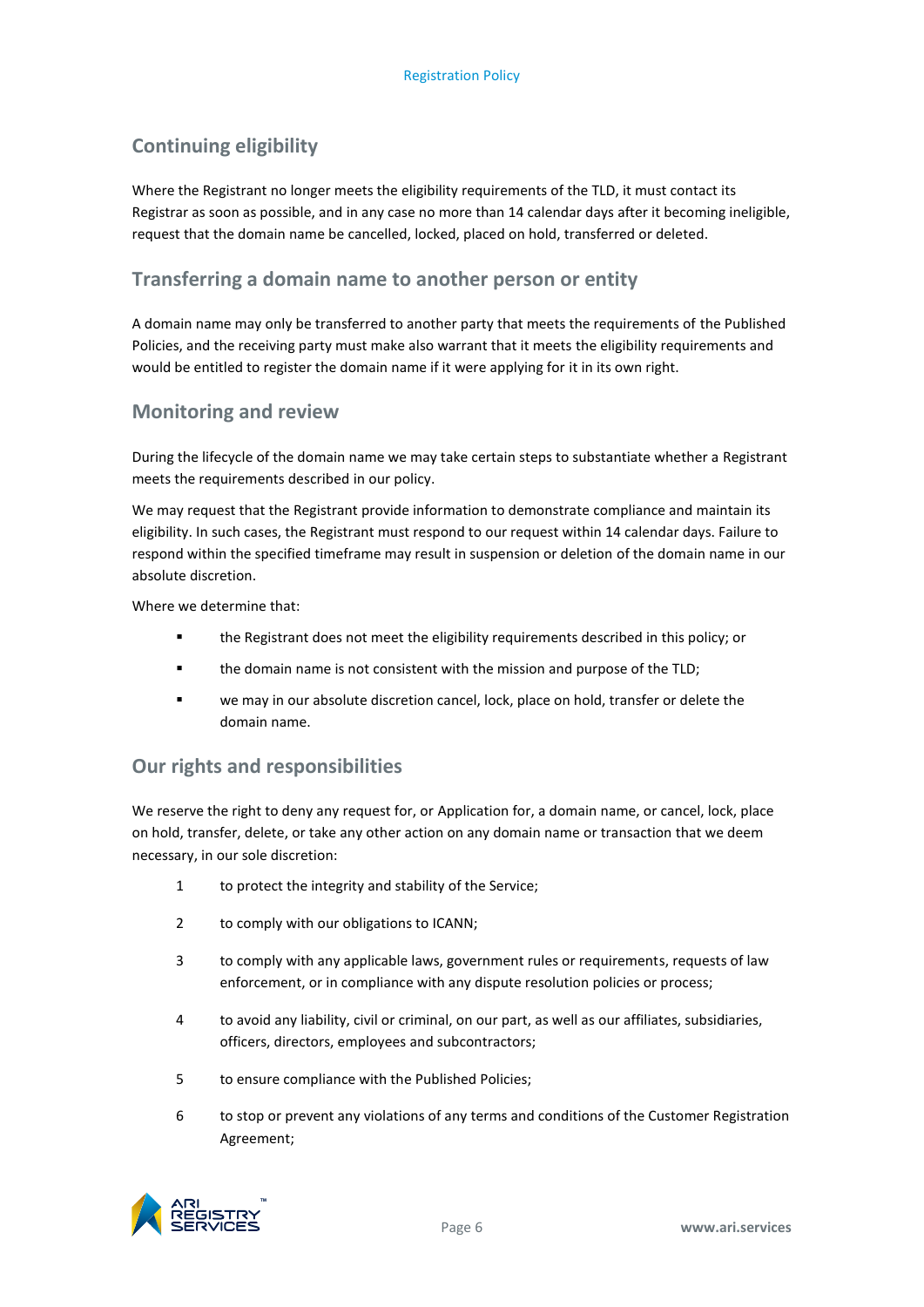- 7 for the non-payment to us of any fee; or
- 8 to correct mistakes made by us, any Registrar or any of our service providers in connection with an Application for a domain name, or a domain name.

# <span id="page-10-0"></span>**4.2 Requirements for the composition of a domain name**

The purpose of this section is to describe the elements that make up a domain name, how those elements are commonly described, and the technical requirements for those elements.

# **General information about domain names**

In the operation of the TLD we use the word 'label' to describe a sequence of characters. A domain name is made up of one or more Labels, separated by a period ('.'), before the TLD, for example name.study or domain.name.study.

Labels that may be used to make a domain name are subject to composition requirements described in this policy.

#### **Levels of domain names**

A domain name is often described in relation to its 'level', a:

- 'second level' domain name consists of one Label before the TLD, for example name.study; and a
- 'third level' domain name consists of two Labels before the TLD, for example domain.name.study; and so on.

### **Composition requirements**

We validate all attempts to create domain names against these technical composition requirements prior to allowing a domain name to be created.

Applications for domain names must conform to the following set of requirements. Each Label in the domain name must:

- have a minimum of 1 to a maximum of 63 characters;
- only contain letters (a-z, A-Z), digits (0-9) and hyphens (-) or a combination of these;
- **EXED** begin with a letter or a digit and end with a letter or a digit;
- $\blacksquare$  neither begin with, nor end with a hyphen (-);
- not contain hyphens (-) in the third and fourth positions (e.g. www.ab--cd.tld); and
- not include a space (e.g. www.ab cd.tld).

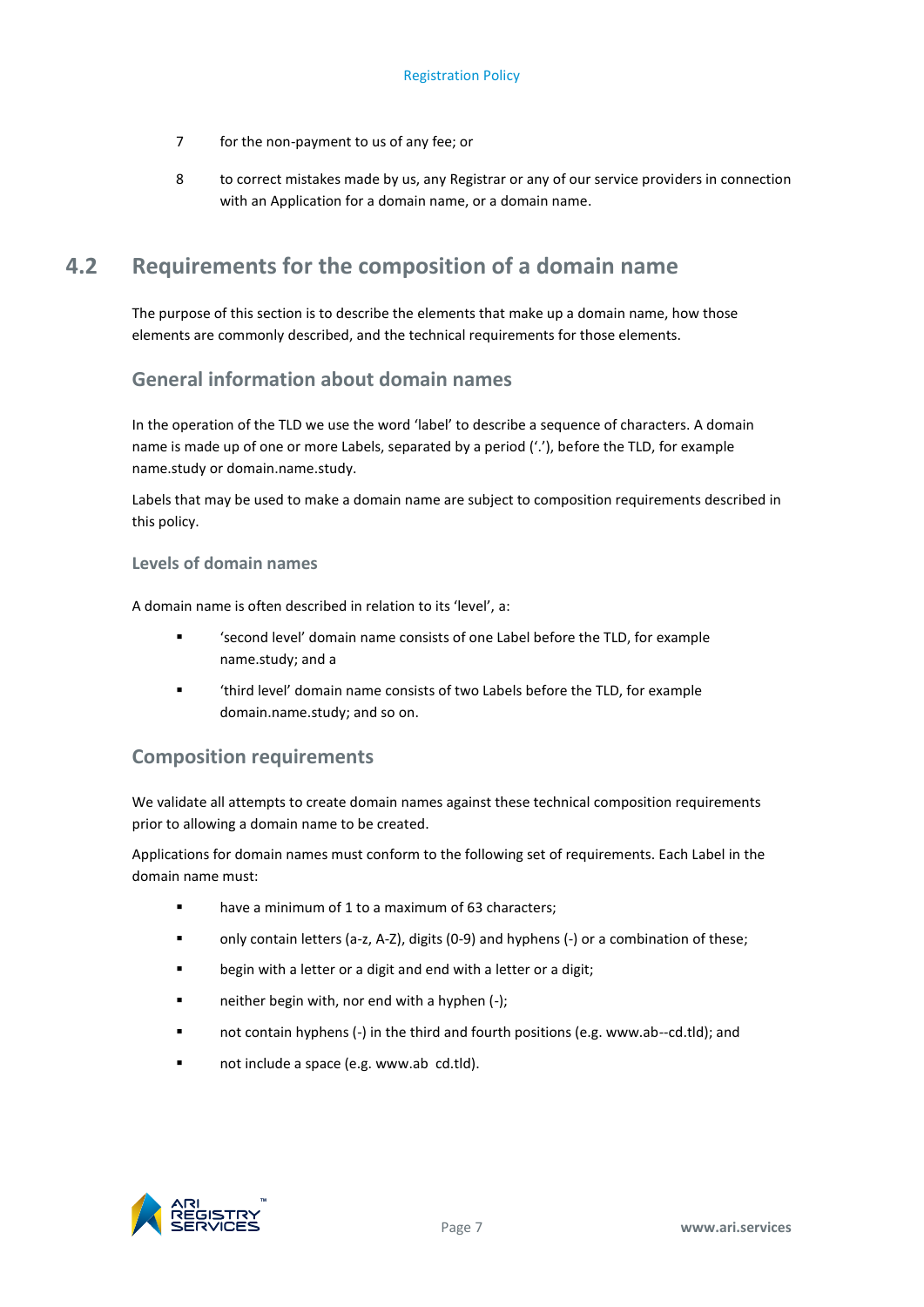# **4.3 Reserved and restricted Domain Names**

<span id="page-11-0"></span>The purpose of this section is to describe the various types of Labels in the TLD that may be 'reserved', meaning that they are unavailable for registration as a domain name, or 'restricted' meaning that they may be available for registration as a domain name under certain conditions.

Where a Label is both reserved and restricted then reserved status shall take precedence.

# **Our use of reserved and restricted Labels**

Subject always to ICANN mandated requirements, a reserved or restricted Label may be Allocated or registered to us.

# **Reserved Labels**

The Labels that are reserved in the TLD fall into the following categories; these are Labels that are reserved:

- **for technical operations:**
- **that represent country and territory names;**
- **that represent names of intergovernmental organisations;**
- **ullet unity which are certain Labels composed of two characters;**
- that represent names of the International Olympic Committee, and those of the International Red Cross and Red Crescent Movement; and
- **those that are reserved by us.**

### **Status of reserved Labels in the Service**

Unless otherwise Allocated according to this policy, the response to a WHOIS query for a domain name containing a reserved Label includes a message indicating that the domain name is reserved.

#### **Technical operations**

The following Label(s) are reserved in all levels of the TLD:

- EXAMPLE
- NIC
- **RDDS**
- WWW
- **U** WHOIS

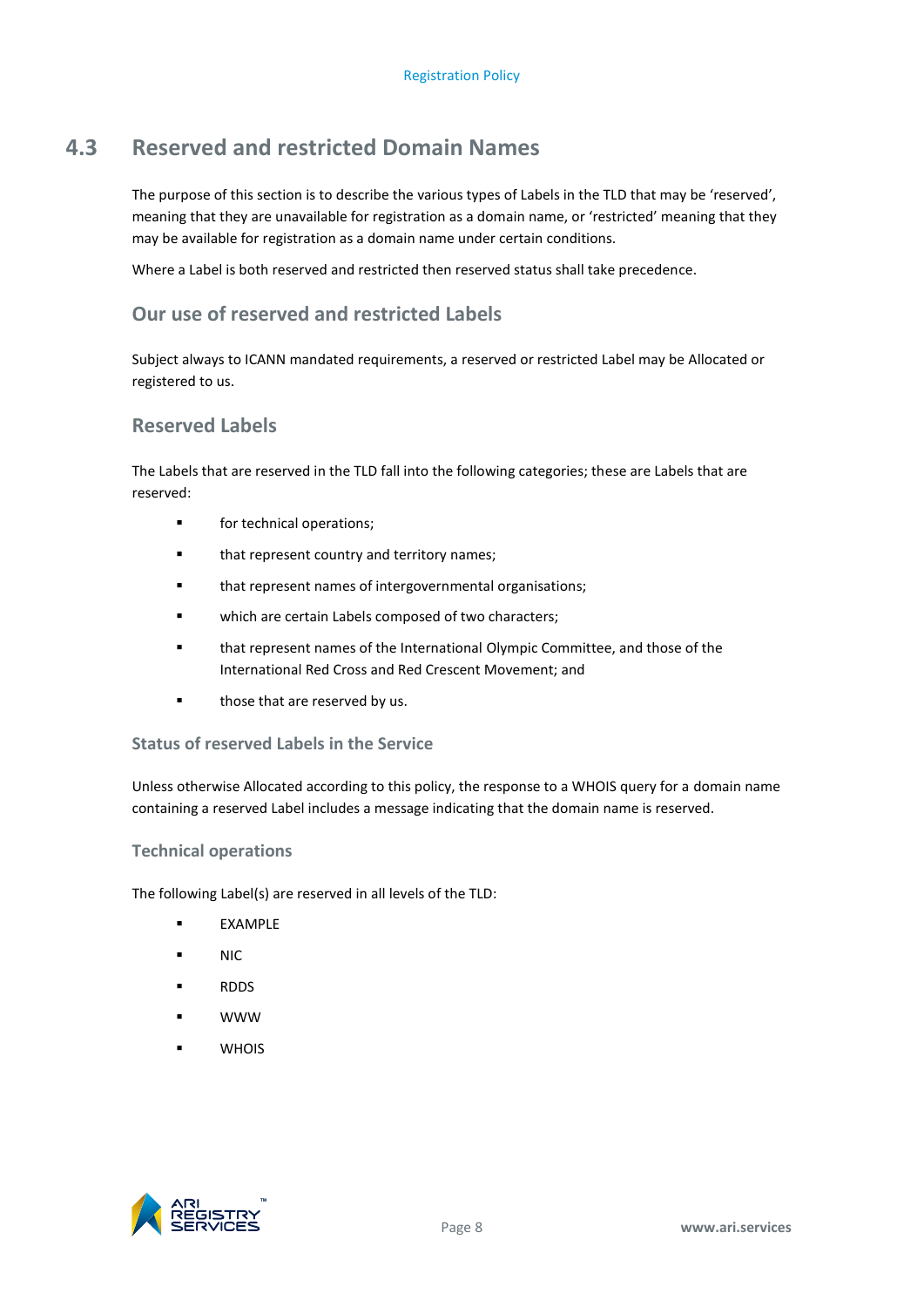#### **Country and territory names**

The following Label(s) may be reserved in all levels of the TLD:

- The short form (in English) of all country and territory names (including the European Union) contained on the ISO 3166-1 list [\(http://www.iso.org/iso/country\\_codes\)](http://www.iso.org/iso/country_codes).
- Country and territory names described in the United Nations publication: Technical reference manual for the standardization of geographical names, part three 'Names of Countries of the World' [\(http://unstats.un.org/unsd/geoinfo/UNGEGN/docs/pubs/UNGEGN%20tech%20ref%20m](http://unstats.un.org/unsd/geoinfo/UNGEGN/docs/pubs/UNGEGN%20tech%20ref%20manual_m87_combined.pdf) [anual\\_m87\\_combined.pdf\)](http://unstats.un.org/unsd/geoinfo/UNGEGN/docs/pubs/UNGEGN%20tech%20ref%20manual_m87_combined.pdf) as published by the Group of Experts on Geographical Names.
- The list of United Nation member states, in each of the official United Nations languages described in the United Nations publication: List of Country Names [\(http://unstats.un.org/unsd/geoinfo/ungegn/wg1.html\)](http://unstats.un.org/unsd/geoinfo/ungegn/wg1.html) as submitted by the Working Group on Country Names of the United Nations Group of Experts on Geographical Names to the United Nations Conference on the Standardization of Geographical Names.

#### **Two-character Labels**

Certain Labels composed of two characters set may be reserved in all levels of the TLD.

**Names of intergovernmental organisations**

Names of intergovernmental organisations are reserved at the second level of the TLD.

These Labels can be found at the following link:<http://www.icann.org/en/resources/registries/reserved>

# **Names of the International Olympic Committee, and those of the International Red Cross and Red Crescent Movement**

Names of the International Olympic Committee and those of the International Red Cross and Red Crescent Movement are reserved at the second level of the TLD.

These Labels can be found at the following link: [http://www.icann.org/en/resources/registries/reserved.](http://www.icann.org/en/resources/registries/reserved)

#### **Reserved by us**

Labels that are reserved by us are determined at our absolute discretion. Labels may be reserved by us for our exclusive use, at any level of the TLD.

We may release reserved Labels for registration to another person or entity at any time at our sole and absolute discretion.

### **Restricted Labels**

The Labels that are restricted are determined at our absolute discretion, and will not be published.

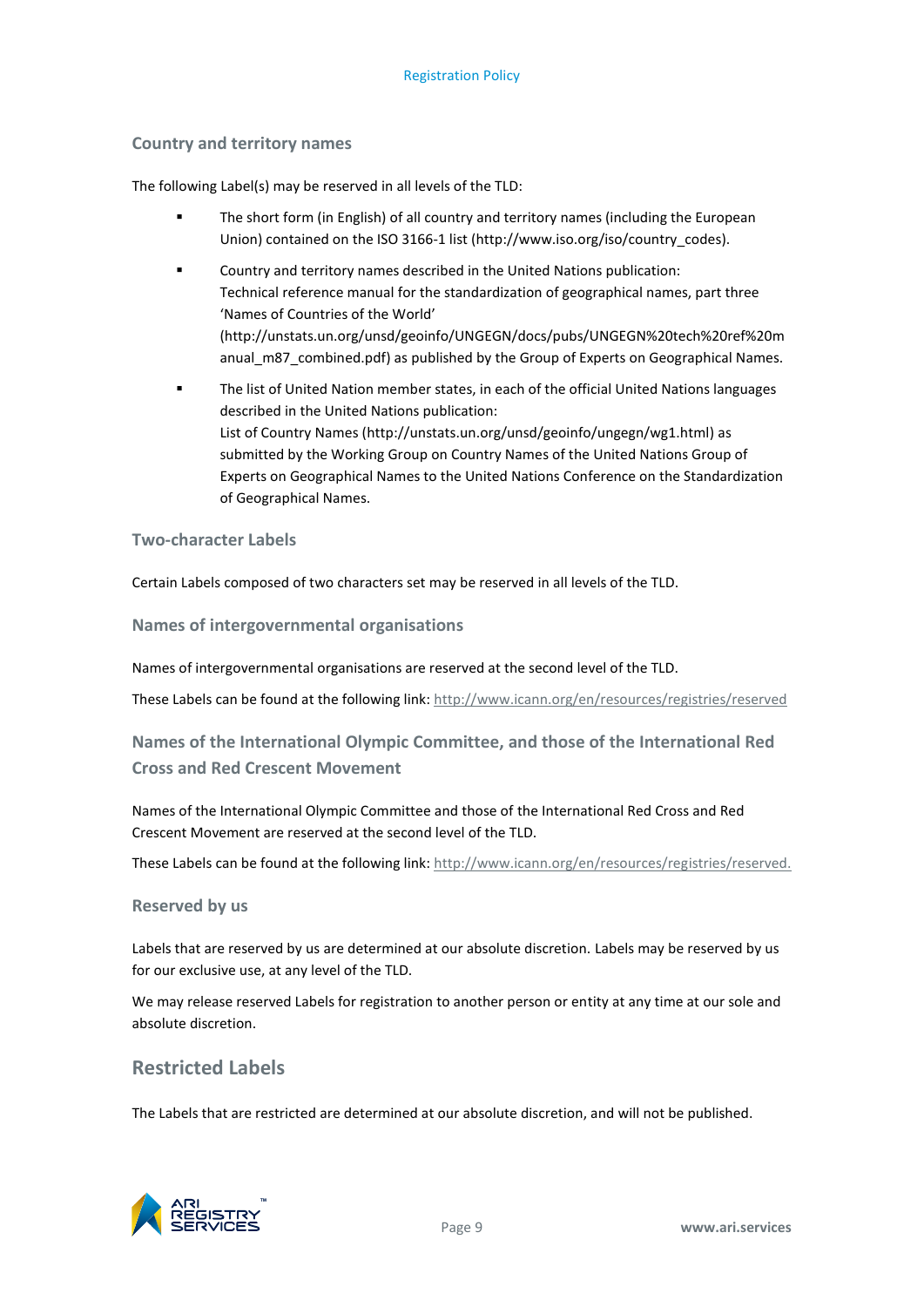We may release restricted Labels for registration to another person or entity at any time at our sole and absolute discretion.

#### **Registering a domain name that includes a restricted Label**

We will consider proposals to register or renew a domain name that includes a restricted Label. Proposals to register or renew such domain names must be approved by us.

In considering your proposal we may require that you provide additional information including such things as the grounds for which you believe that you should be able to register the Label, and your intended use of the domain name.

Our decision to grant or decline such requests will be at our absolute discretion, and we will not communicate the reason for making such determination.

#### **Status of restricted Labels in the Service**

The response to a WHOIS query for a domain name containing a restricted Label will return information if we have allowed the domain name to be registered, or where the domain name is not registered no data will be returned.

### **Amending the list of reserved and restricted Labels**

We may at our absolute discretion from time to time, subject always to applicable industry standards, and ICANN mandated requirements:

- add to, delete from and generally amend or modify the list of Labels which are reserved or restricted and the level at which they are reserved or restricted;
- allow a domain name containing a reserved or restricted Label to be registered; or
- delete a domain name containing a Label which is reserved or restricted.

<span id="page-13-0"></span>Where we allow a domain name containing a previously reserved or restricted Label to be registered, that domain name may be subject to the Claims Services.

# **4.4 Domain name pricing**

### **Our pricing and the obligations of the Registrar**

All domain names must be purchased and managed using a Registrar; they are the retail channel for the TLD. We have an agreement with all of our Registrars which amongst other things details the fees associated with domain name transactions. While we set the fees for domain name transactions to Registrars, they are free to retail those domain names based on their service offering and delivery models.

It is our intention however that when an end user enters into an agreement with a Registrar, that they are made aware of the fees associated with the domain name including the fees for creation and renewal of the domain name. Also described in our Registrar Code of Practice, Registrars must fully disclose to an Applicant for, or Registrant of a domain name at the time of Application, or creation or

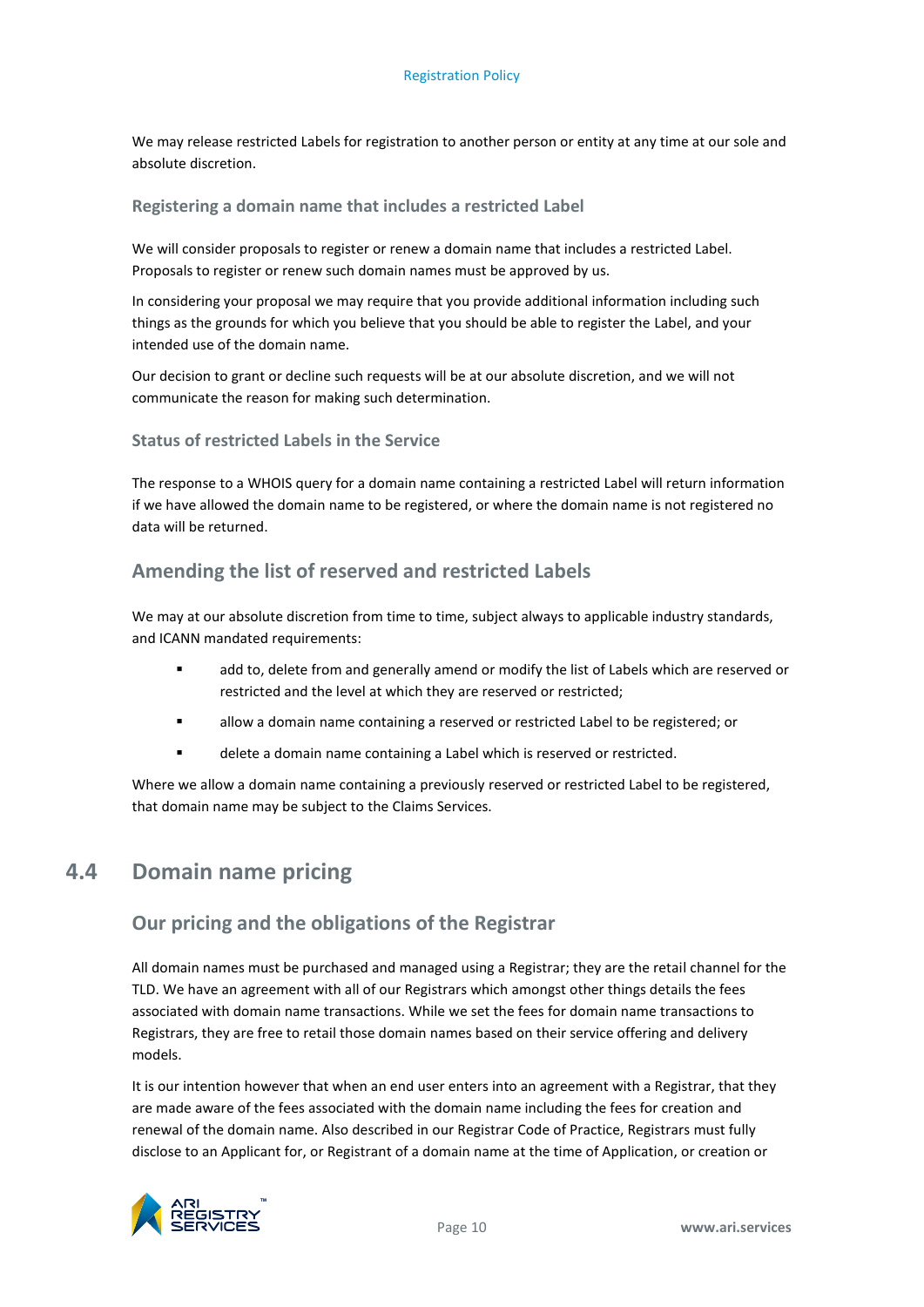renewal, certain information including but not limited to the registration and renewal fee of the domain name.

# **Pricing of domain names**

#### **Creation and renewal**

Our agreement with ICANN to operate the TLD includes a number of obligations with regard to the price that we may set for domain name creation and renewals. Subject always to that agreement we may from time to time revise the fees that we charge to Registrars.

All domain names are subject to our policies and may be restricted or reserved as described in this policy.

#### **Premium Domain Names**

We may, at our absolute discretion at any time, identify certain desirable domain names as a Premium Domain Name. A Premium Domain Name may have a higher than standard fee for creation and renewal.

Where a Premium Domain Name is not registered subject always to applicable industry standards, and ICANN mandated requirements we may:

- add to, delete from and generally amend or modify the list of Premium Domain Names;
- modify the pricing of any un-registered Premium Domain Names; or
- **allow a Premium Domain Name to be registered.**

#### **Application fees**

At certain times domain names will not be issued on a first come, first served basis, such as during the Sunrise Period (as it is described in our Launch Policy), and this may also occur when we make a Premium Domain Name available for registration.

During such times:

- **A** domain name may be subject to multiple Applications.
- Where there are multiple Applications, contention between Applications will be resolved as described in the relevant policy, which may include auctions.
- There may be a fee for Application for the domain name, which is separate to any fee for creation and renewal, or auction fee.

#### **Auction fees**

Auctions may occur where there are multiple Applications for a domain name. Where a domain name is subject to an auction, any auction fees charged are for the right to register the domain name and not for the domain name registration itself. The fee for registration will still apply in addition to the auction fee.

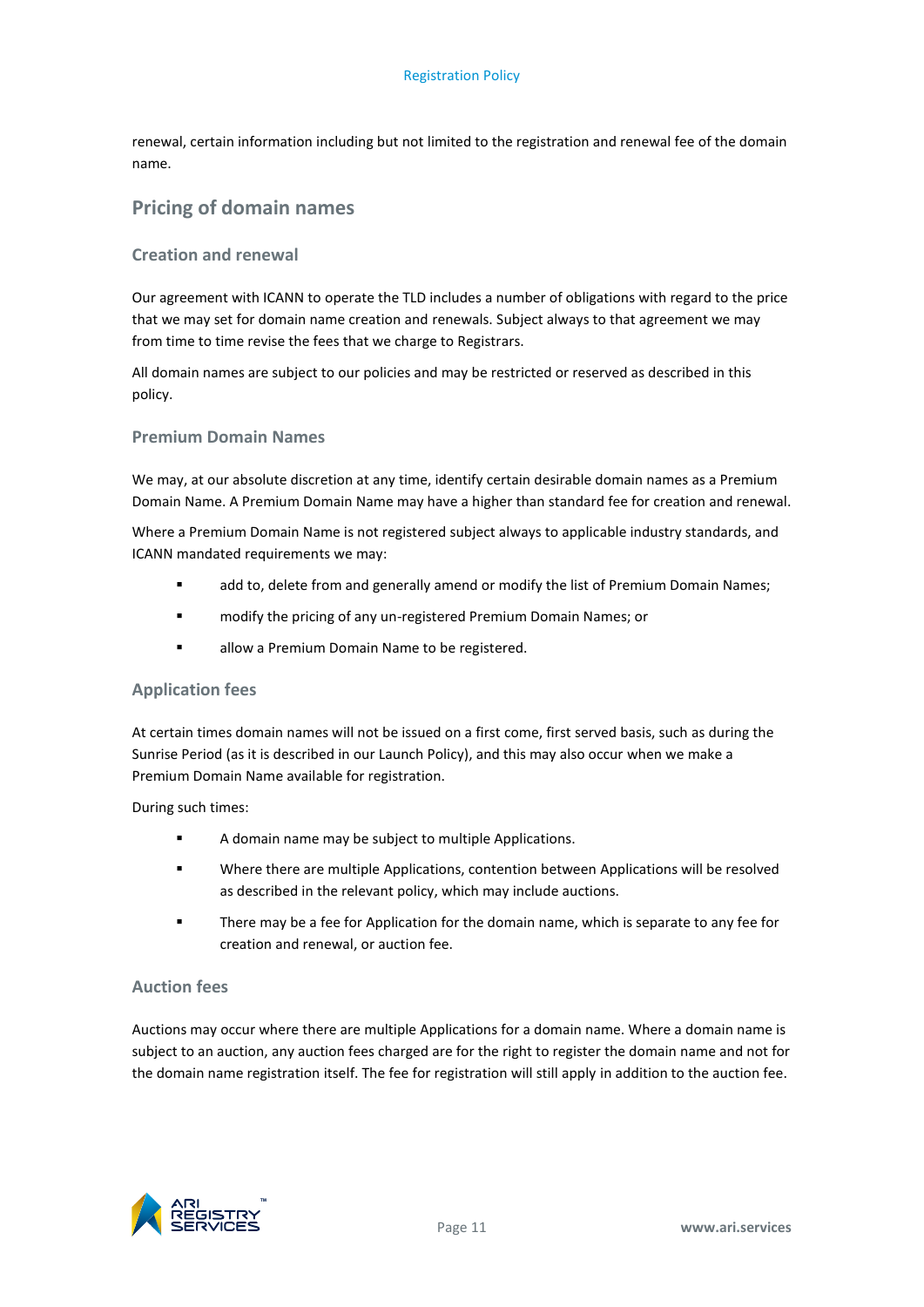# **4.5 The WHOIS Service**

<span id="page-15-0"></span>The purpose of this section is to describe the WHOIS Service for the TLD, the information displayed by the WHOIS Service and how to use the WHOIS Service.

The word WHOIS is not an acronym, it is the phrase 'who is', which is concatenated into the word WHOIS; it can also be written as WhoIs and Whois, and is also known as Registration Data Directory Services (RDDS).

To operate the TLD we have entered into an agreement with ICANN, which describes the requirements that we have in relation to the provision of the WHOIS Service. Details about ICANN's requirements with regard to WHOIS and additional information can be found on the ICANN website at the following link http://whois.icann.org/.

WHOIS is a query and response protocol used to lookup data related to domain names. A WHOIS query returns information related to contact details, name servers, and the Registrar of a domain name.

# **Who collects the information that is shown in the WHOIS Service?**

Our agreement with ICANN requires that when a domain name is registered or renewed, we include certain information to be displayed in the WHOIS Service.

During the procedure of making an Application to register or renew a domain name, the requestor is asked to enter into an agreement, acknowledging and authorising the collection and use of the information in the provision of the WHOIS Service.

# **What information is returned from a WHOIS query?**

When a user queries the WHOIS Service and where information exists, a response will be returned containing details relating to the domain name, Registrar, and name server data, described in detail in Appendix A of this policy.

### **WHOIS data accuracy**

#### **Registrant responsibilities**

It is the Registrant's responsibility to ensure that any information provided when registering or renewing a domain name is complete and accurate. Additionally the Registrant is required to update their information with the Registrar if a change has occurred to the information provided.

#### **What we may do to promote accuracy**

We or the Registrar may attempt to verify the information provided. An Application to register a domain name may be rejected where incomplete information is provided, or where verification fails.

During the term of registration of the domain name we, ICANN or the Registrar, may:

- perform audits of the information that has been provided; or
- attempt to contact the nominated entities associated with the domain name, requesting the review of the information that has been provided—and if required request that the Registrant contact the Registrar to make adjustments.

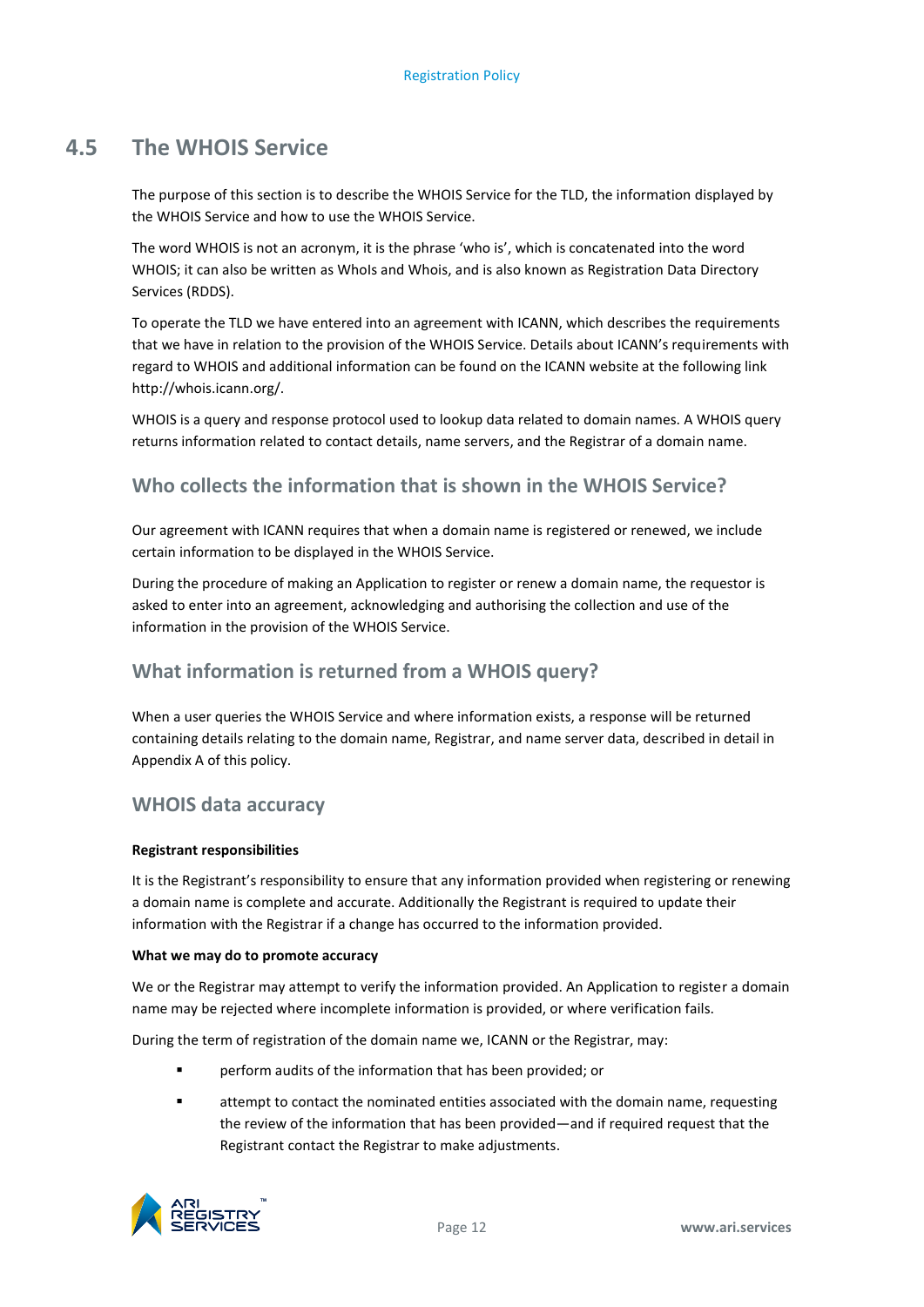#### **What happens if WHOIS data is inaccurate?**

Where it is determined that information provided in relation to a domain name is false, incorrect or outdated; we, ICANN or the Registrar may suspend or cancel the domain name.

### **Preventing misuse of WHOIS data**

The use of the WHOIS Service provided by us is subject to our Acceptable Use Policy which can be found at the following link[: http://nic.study/.](http://nic.study/) We also impose limits on the number of queries a user may make to the WHOIS Service.

No user of the WHOIS Service is permitted to utilise automated and/or electronic processes that send high volume to the WHOIS Service.

#### **WHOIS query limits**

To ensure that privacy concerns are addressed we have imposed limits on the number of queries that may be made. For general use of the WHOIS Service the following limits will apply, up to:

- twenty queries per hour from the same IP address; and
- **u** two-hundred queries per day from the same IP address.

Please note however that we may amend these limits at any time.

#### **WHOIS restrictions**

Where the WHOIS query limits have been exceeded the IP address will be barred from the ability to make additional queries for a period of 24 hours.

#### **WHOIS query exemptions**

<span id="page-16-0"></span>We may consider exemptions to the WHOIS query limits described in this section for law enforcement, government agencies, regulatory bodies, subject always to the Published Policies.

# **4.6 Zone File Access**

The purpose of this section is to describe how access to the Zone File may be granted.

ICANN requires that we in our management of the TLD follow the stated requirements to allow any user access to the TLD's Zone File. Details about ICANN's requirements for Zone File access can be found on the ICANN web site at the following link: http://www.icann.org/en/resources/compliance/registries/zfa.

### **Submitting a request for Zone File access**

All requests to access the Zone File for the TLD must be submitted through the Centralized Zone Data Service found at the following link: https://czds.icann.org/en.

### **Credentialing requirements and agreement**

Access to Zone File data for the TLD may be available to users subject to verification of the users' credentials and agreement by the user that the data will only be used for lawful purposes.

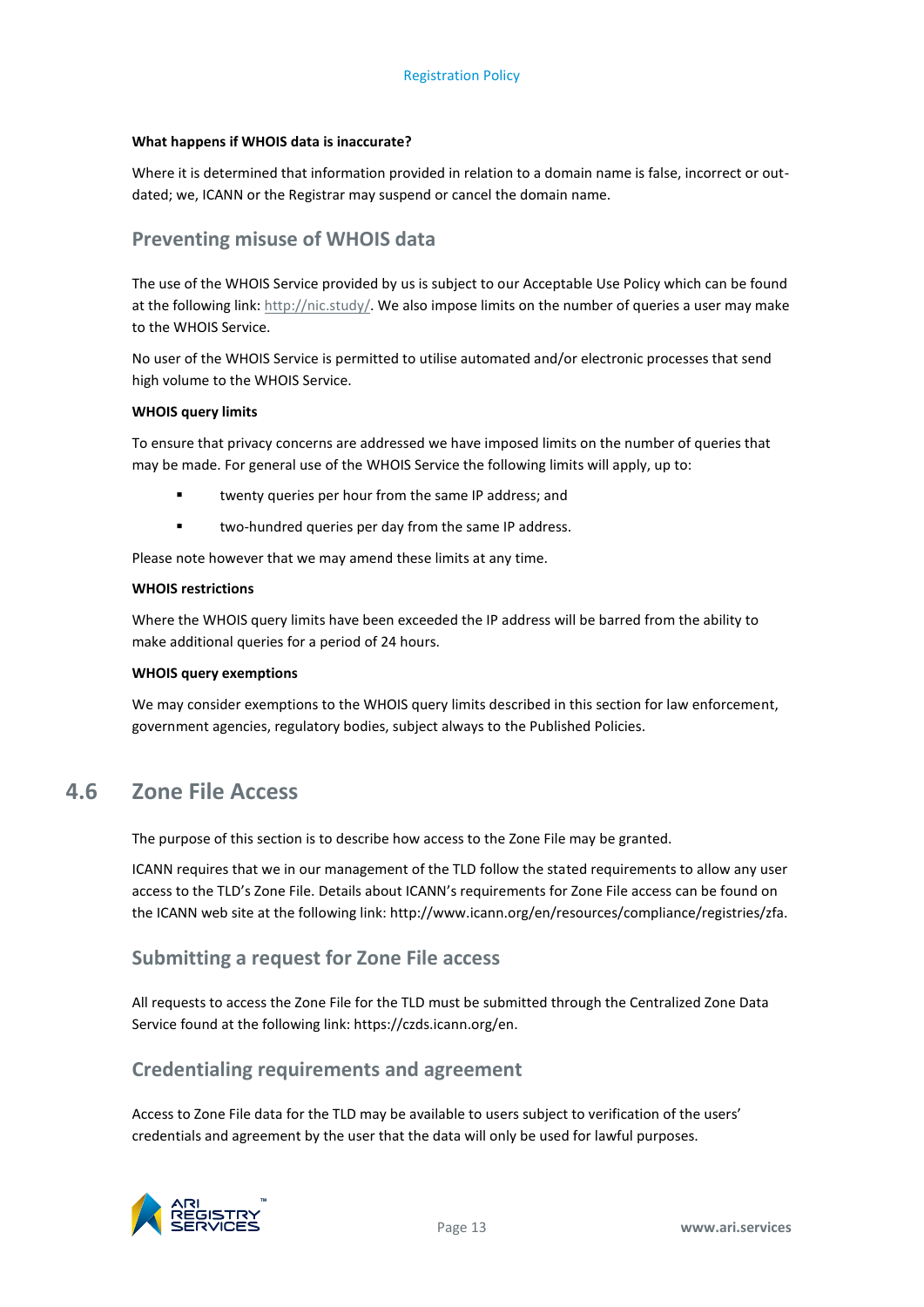In order to grant access to the zone file for the TLD, we will request, through the Centralized Zone Data Service, each user to provide the reason for which it seeks access and information sufficient to correctly identify and locate the user.

A user will be required to enter into an agreement that will govern the access to our zone file data and its use. The agreement will be standardized, facilitated and administered by the Centralized Zone Data Access provider.

A user's access to the Zone File data is always subject to the requirements of ICANN.

### **Grant and revocation of access**

On approval, we or ICANN will grant the user a non-exclusive, non-transferable, limited right to access our Zone File data. The method of access will be defined by us and this method will be communicated to you at the time of application.

The Centralized Zone Data Access provider may reject the request for access of any user that does not satisfy the credentialing requirements. In addition, we may reject the request for access;

- of any user that does not provide correct or legitimate credentials; or
- where we reasonably believe that the user will use the data in a manner that contravenes the Published Policies.

On approval, we or ICANN will grant the user a non-exclusive, non-transferable, limited right to access our Zone File data. Such access will be facilitated by the Centralized Zone Data Service.

We may, at any time, revoke access of any user where we have evidence to support that the user's use of the data contravenes the Published Policies, or where we are instructed to do so by ICANN.

### **Use of data by the user**

We will permit the user to use the Zone File data for lawful purposes, provided that:

- 1 the user takes all reasonable steps to protect against unauthorised access to, and use and disclosure of, the Zone File data; and
- 2 the user under no circumstances uses the Zone File data to:
	- a allow, enable or otherwise support the transmission by email, telephone or facsimile of mass unsolicited, commercial advertising or solicitations to entities other than users' own existing customers; or
	- b enable high volume, automated, electronic processes that send queries or data to our systems, or that of any Registrar.

### **Term of use**

Use of the Zone File data will be for a limited time and we or ICANN may require the user to renew the grant of access.

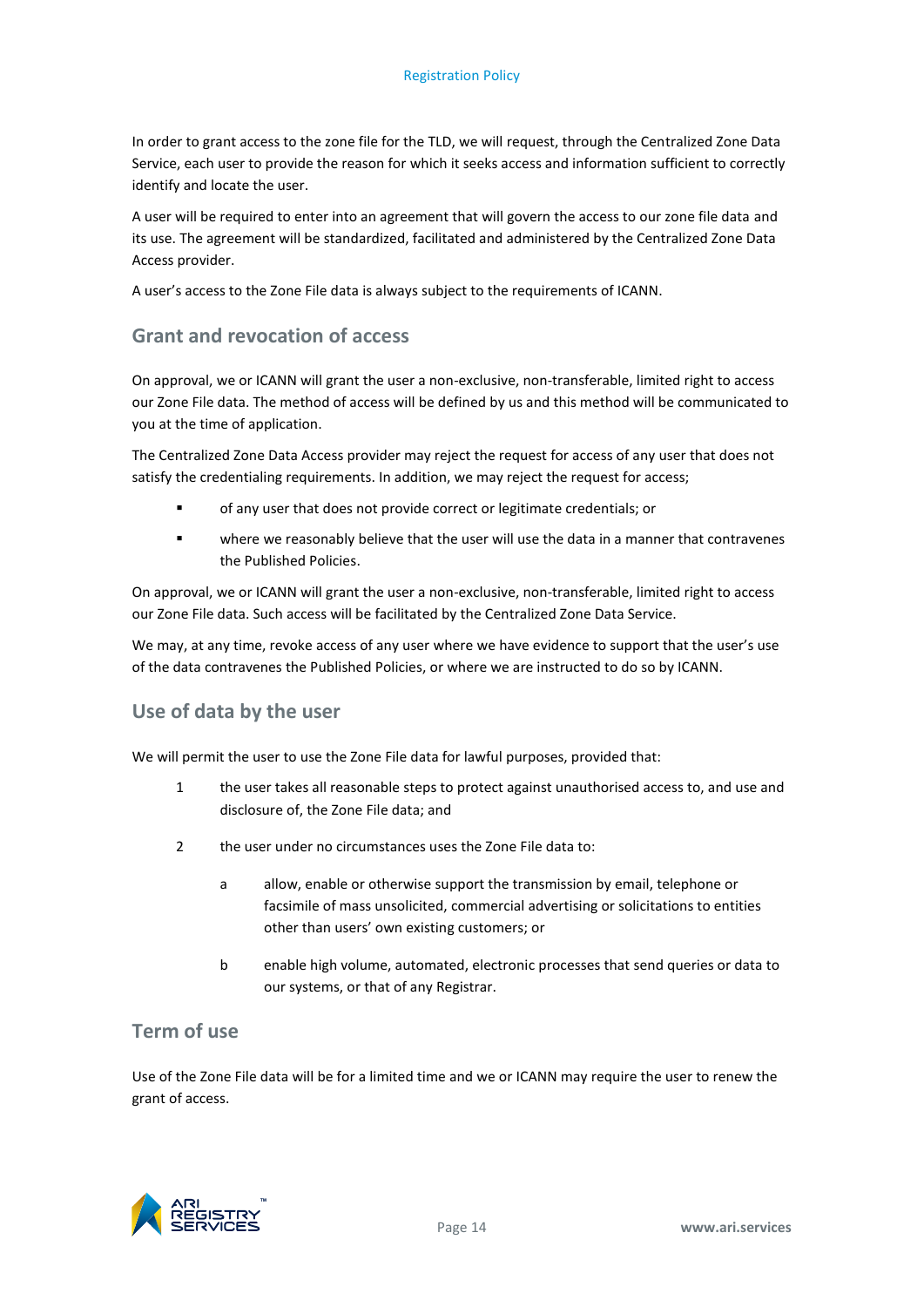# <span id="page-18-0"></span>**5 Definition and review**

This document has been prepared and published to represent our policy regarding the administrative and technical management of the TLD.

All domain names in the TLD are subject to the Published Policies. It is your responsibility to ensure that you read and understand these policies as they apply to you. We may discontinue or amend any part or the whole of this policy from time to time at our absolute discretion.

Further policy and procedure in relation to the TLD can be found at the following link[: http://nic.study/.](http://nic.study/)

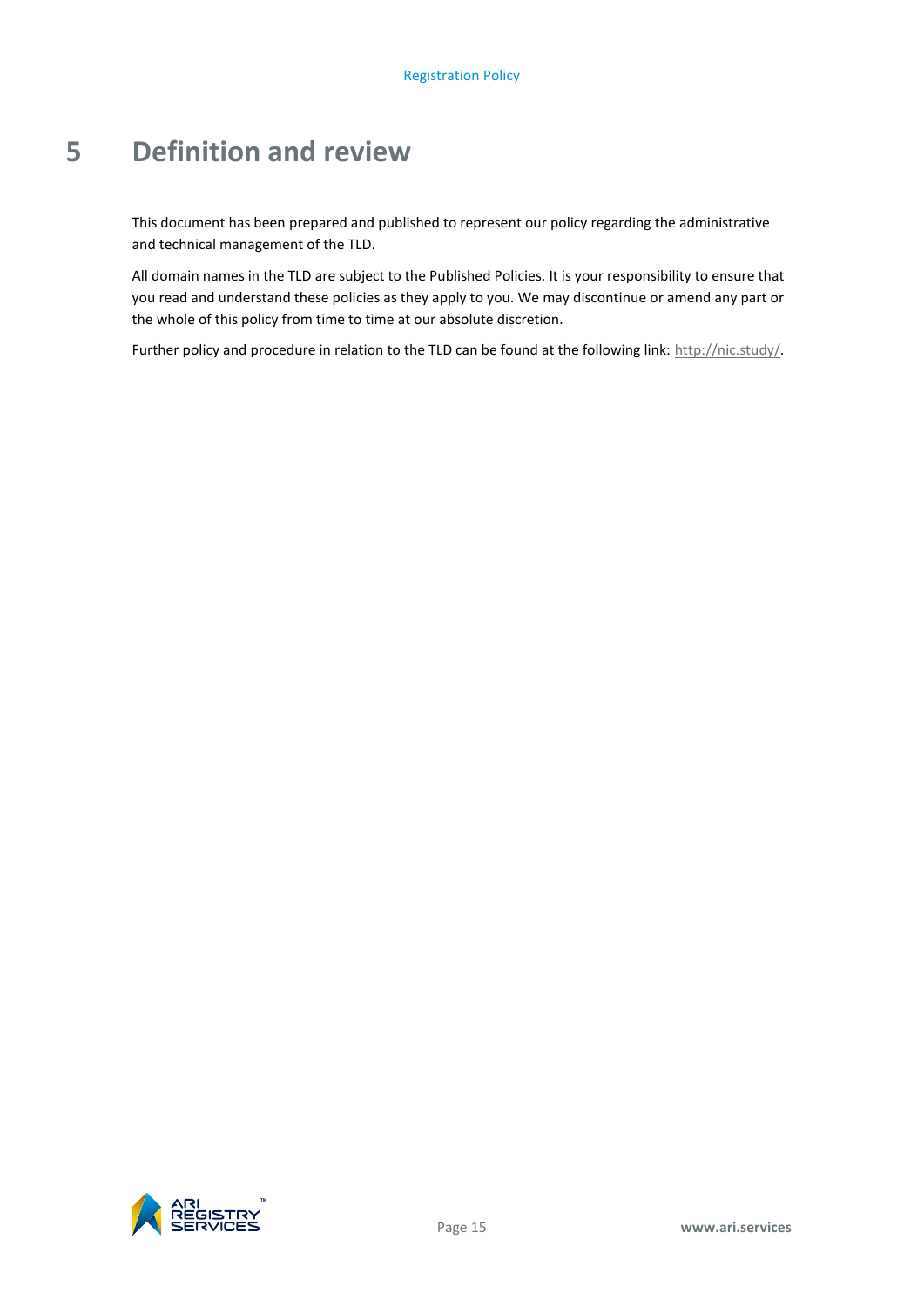# **Appendix A**

# **Using the WHOIS Service**

#### **How to make a WHOIS query**

A WHOIS query for the TLD may be made by, using the command line interface as described in RFC 3912 WHOIS Protocol Specification to send the query, or via a web-based interface.

Both interfaces are provided free of charge to any Internet user.

#### **Command line interface**

To make a query using the command line interface:

- 3 Connect to whois.nic.study, Port 43.
- 4 Send the query in the required format, described in the following sections. Please note that the example query formats provided assume the use of the JWHOIS client (http://www.gnu.org/software/jwhois/) and should be adjusted for the selected command line interface.
- 5 The WHOIS Service will respond with the requested information.

#### **Web-based interface**

The web-based interface allows any user to make a WHOIS query without any specific technical knowledge:

- 6 The web-based interface is available at the following link:<http://whois.nic.study/>
- 7 Enter the desired information in the required format, described in the following section.
- 8 The WHOIS Service will respond with the requested information.

# **Sample WHOIS query and response formats**

#### **Domain name data**

The following table shows the information that a response to a WHOIS query would return for the domain name *EXAMPLE.TLD*.

The status codes that may be displayed in response to a WHOIS query are described in Appendix B of this policy.

#### **Query format**

Using a command line interface: whois -h EXAMPLE. TLD

Using the web-based interface: EXAMPLE.TLD

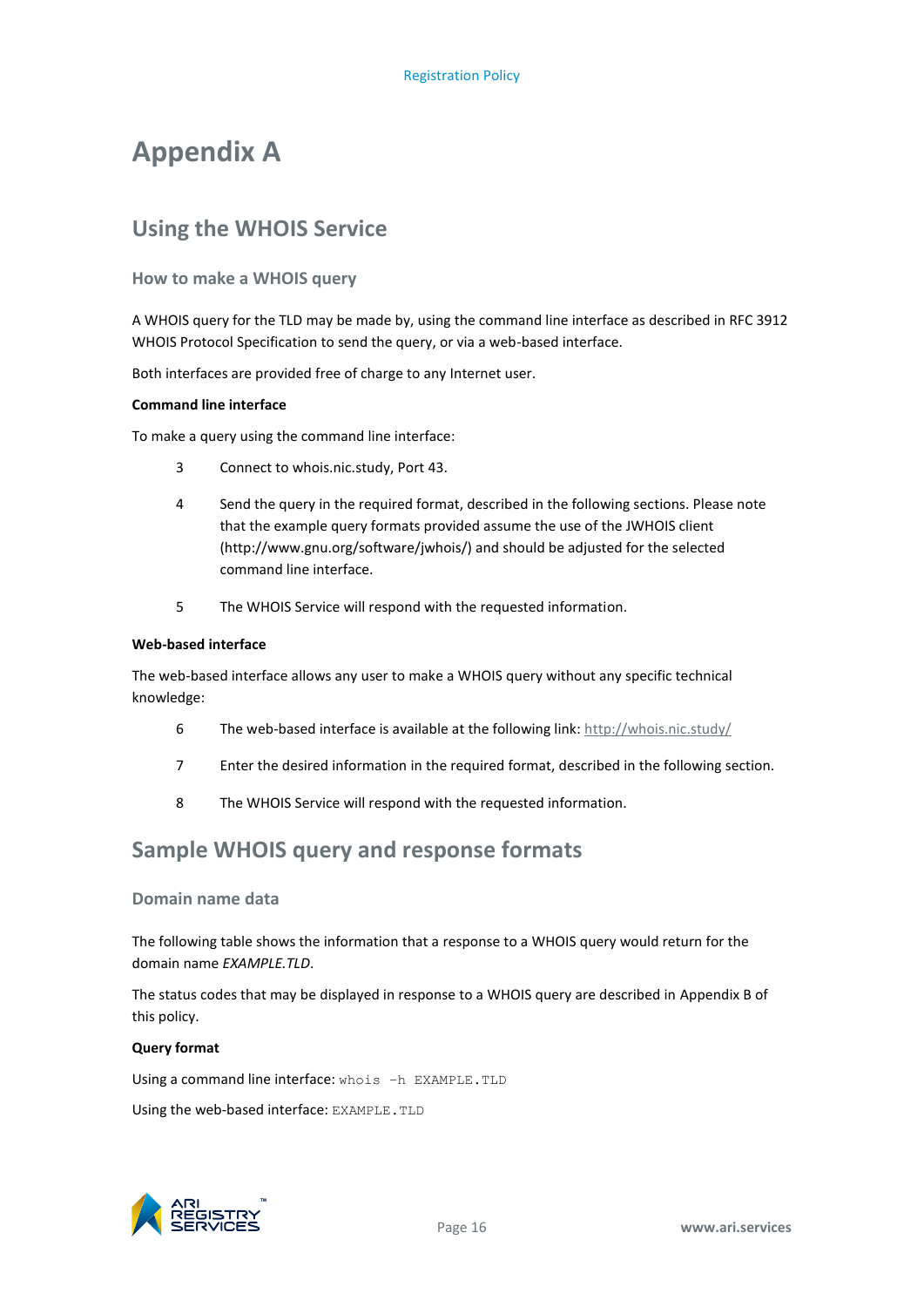#### **Response format**

Domain Name: EXAMPLE.TLD Domain ID: D1234567-TLD WHOIS server: whois.example-registrar.tld Referral URL: http://www.example-registrar.tld Updated Date: 2009-05-29T20:13:00Z Creation Date: 2000-10-08T00:45:00Z Registry Expiry Date: 2010-10-08T00:44:59Z Sponsoring Registrar: EXAMPLE REGISTRAR Sponsoring Registrar IANA ID: 5555555 Domain Status: clientDeleteProhibited Domain Status: clientRenewProhibited Domain Status: clientTransferProhibited Domain Status: serverUpdateProhibited Registrant ID: 5372808-ERL Registrant Name: EXAMPLE REGISTRANT Registrant Organisation: EXAMPLE ORGANIZATION Registrant Street: 123 EXAMPLE STREET Registrant City: ANYTOWN Registrant State/Province: AP Registrant Postal Code: A1A1A1 Registrant Country: EX Registrant Phone: +1.5555551212 Registrant Phone Ext: 1234 Registrant Fax: +1.5555551213 Registrant Fax Ext: 4321 Registrant Email: EMAIL@EXAMPLE.TLD Admin ID: 5372809-ERL Admin Name: EXAMPLE REGISTRANT ADMINISTRATIVE Admin Organisation: EXAMPLE REGISTRANT ORGANIZATION Admin Street: 123 EXAMPLE STREET Admin City: ANYTOWN Admin State/Province: AP Admin Postal Code: A1A1A1 Admin Country: EX Admin Phone: +1.5555551212 Admin Ext: 1234 Admin Fax: +1.5555551213 Admin Fax Ext: 4321 Admin Email: EMAIL@EXAMPLE.TLD Tech ID: 5372811-ERL Tech Name: EXAMPLE REGISTRAR TECHNICAL Tech Organisation: EXAMPLE REGISTRAR LLC Tech Street: 123 EXAMPLE STREET Tech City: ANYTOWN Tech State/Province: AP Tech Postal Code: A1A1A1 Tech Country: EX Tech Phone: +1.1235551234 Tech Ext: 1234 Tech Fax: +1.5555551213 Tech Fax Ext: 93 Tech Email: EMAIL@EXAMPLE.TLD Name Servers: NS01.EXAMPLEREGISTRAR.TLD Name Servers: NS02.EXAMPLEREGISTRAR.TLD DNSSEC: signedDelegation

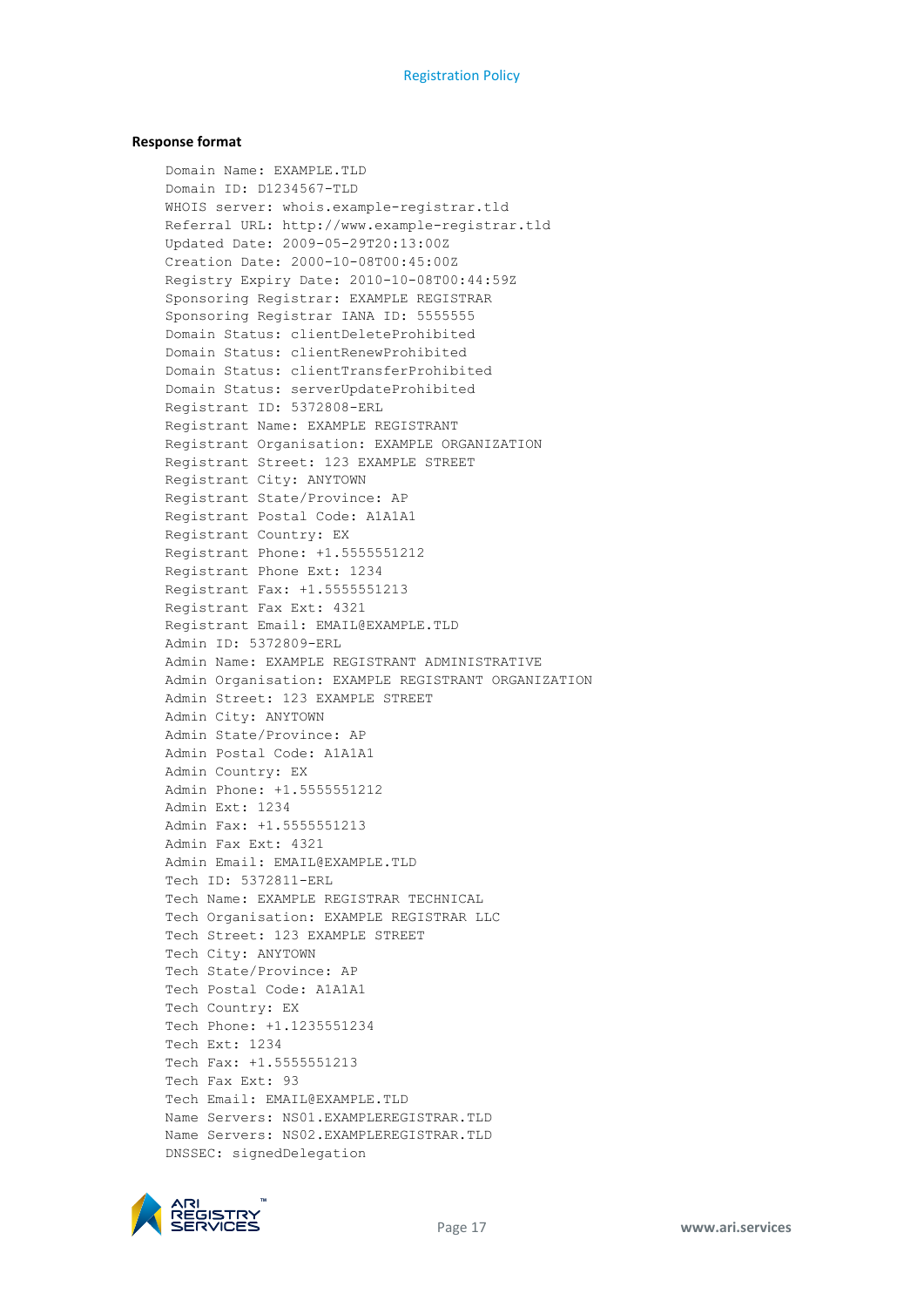>>> Last update of WHOIS database: 2009-05-29T20:15:00Z <<<

### **Registrar data**

The following table shows the information that a response to a WHOIS query would return for the Registrar; *Example Registrar Inc*.

#### **Query format**

Using a command line interface:

whois -h whois.nic.TLD 'registrar Example-Registrar'

or

whois -h whois.nic.TLD 'registrar 5555555'

Using the web-based interface: registrar Example Registrar.

#### **Response format**

Registrar Name: Example Registrar Street: 1234 Admiralty Way City: Marina del Rey State State/Province: CA Postal Code: 90292 Country: US Phone Number: +1.3105551212 Fax Number: +1.3105551213 Email: registrar@example.tld WHOIS Server: whois.example-registrar.tld Referral URL: http://www.example-registrar.tld Admin Contact: Joe Registrar Phone Number: +1.3105551213 Fax Number: +1.3105551213 Email: joeregistrar@example-registrar.tld Phone Number: +1.3105551214 Fax Number: +1.3105551213 Email: janeregistrar@example-registrar.tld Technical Contact: John Geek Phone Number: +1.3105551215 Fax Number: +1.3105551216 Email: johngeek@example-registrar.tld >>> Last update of WHOIS database: 2009-05-29T20:15:00Z <<<

#### **Name server data**

The following table shows the information that a response to a WHOIS query would return for the name server NS1.EXAMPLE.TLD.

#### **Query format**

Using a command line interface:

 $\blacksquare$  whois NS1.EXAMPLE.TLD

or

whois –h nameserver (nameserver name)

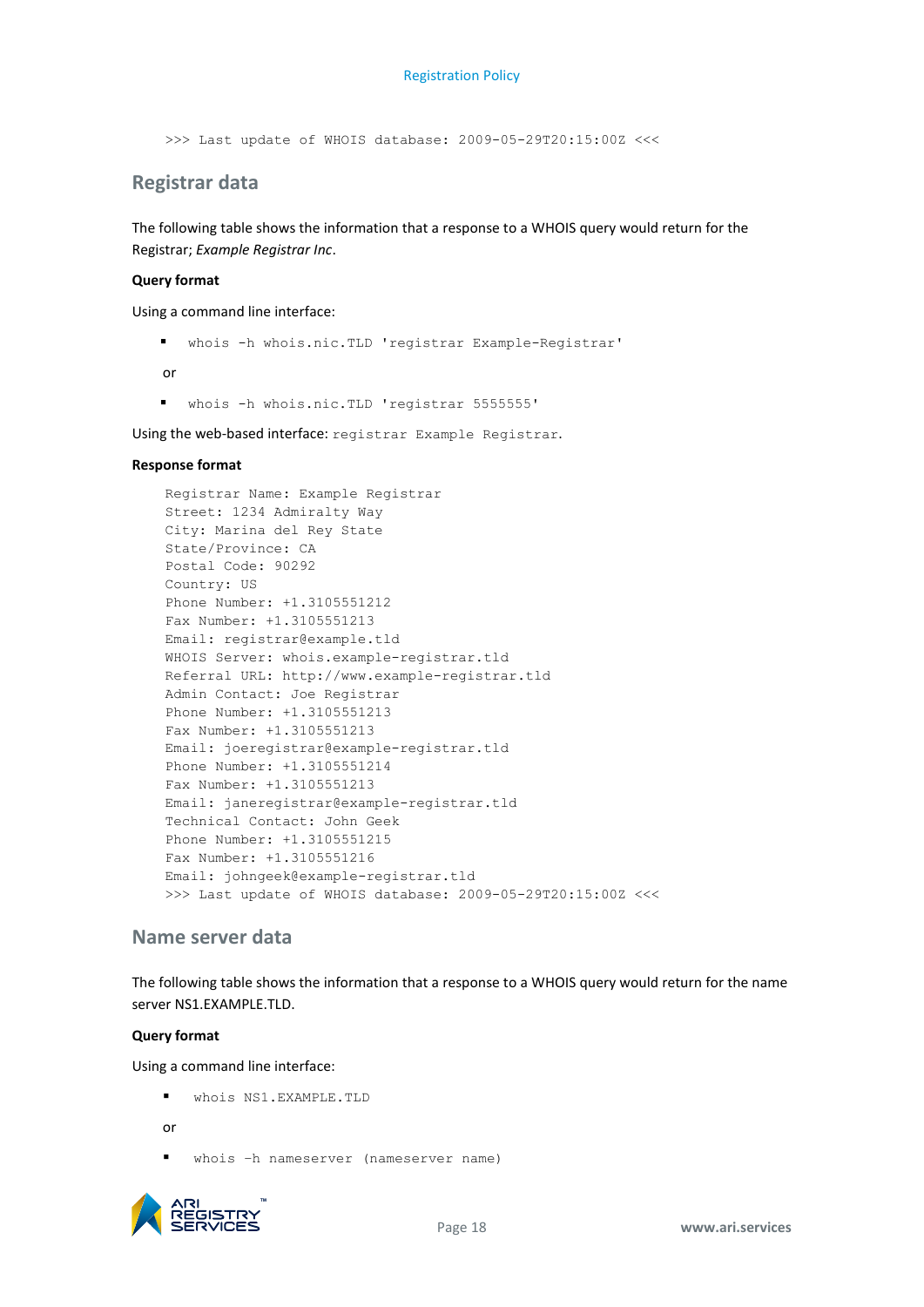or

whois –h nameserver (IP Address)

Using the web-based interface:

NS1.EXAMPLE.TLD

or

nameserver (nameserver name)

or

nameserver (IP Address)

#### **Response format**

```
Server Name: NS1.EXAMPLE.TLD
IP Address: 192.0.2.123
IP Address: 2001:0DB8::1
Registrar: Example Registrar
WHOIS Server: whois.example-registrar.tld
Referral URL: http://www.example-registrar.tld
>>> Last update of WHOIS database: 2009-05-29T20:15:00Z <<<
```
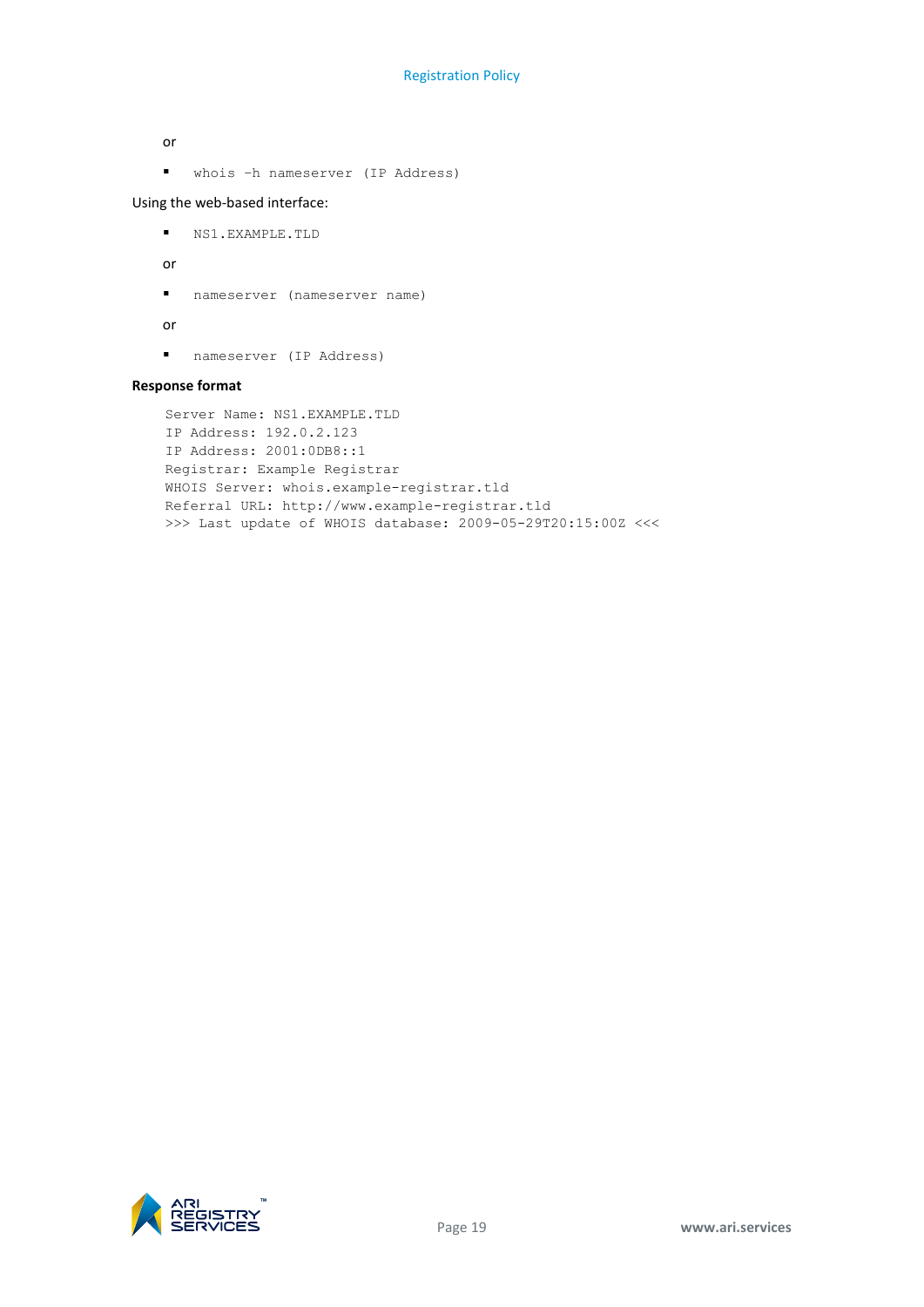# **Appendix B**

# **Domain Name Lifecycle**

The purpose of this section is to describe the lifecycle of a domain name in the TLD. This section includes:

- the length of time that a domain name may be registered for;
- **the operations that may be performed on a domain name;**
- **the various states that a domain name may be in;**
- **the grace periods that are given to a domain name;**
- how a domain name transitions between states; and
- **IDUCKS that may be placed on domain names.**

# **Registration periods**

The maximum validity period for domain names is 10 years. Domain names may be created with, or renewed in, one year increments up to the maximum period.

# **Operations on a domain name**

Throughout the lifecycle of a domain name, certain operations may be performed on the domain name. The outcome of those operations may differ depending on the state the domain name is in.

The operations applicable to a domain name are as follows.

#### **Create**

A Create operation produces a domain name in the Registry. While technically this is not an operation on a domain name, it is included here for completeness.

#### **Update**

An Update operation modifies the domain name's authinfo, associated contact objects and delegation information.

#### **Renew**

A Renew operation may be performed on a domain name by the sponsoring Registrar in order to extend its validity period.

#### **Transfer**

A Transfer operation moves a domain name from the sponsorship of one Registrar to another. Transfer operation options are:

 Transfer (request): the Registrar which will take sponsorship of the domain name (gaining Registrar) requests the Transfer.

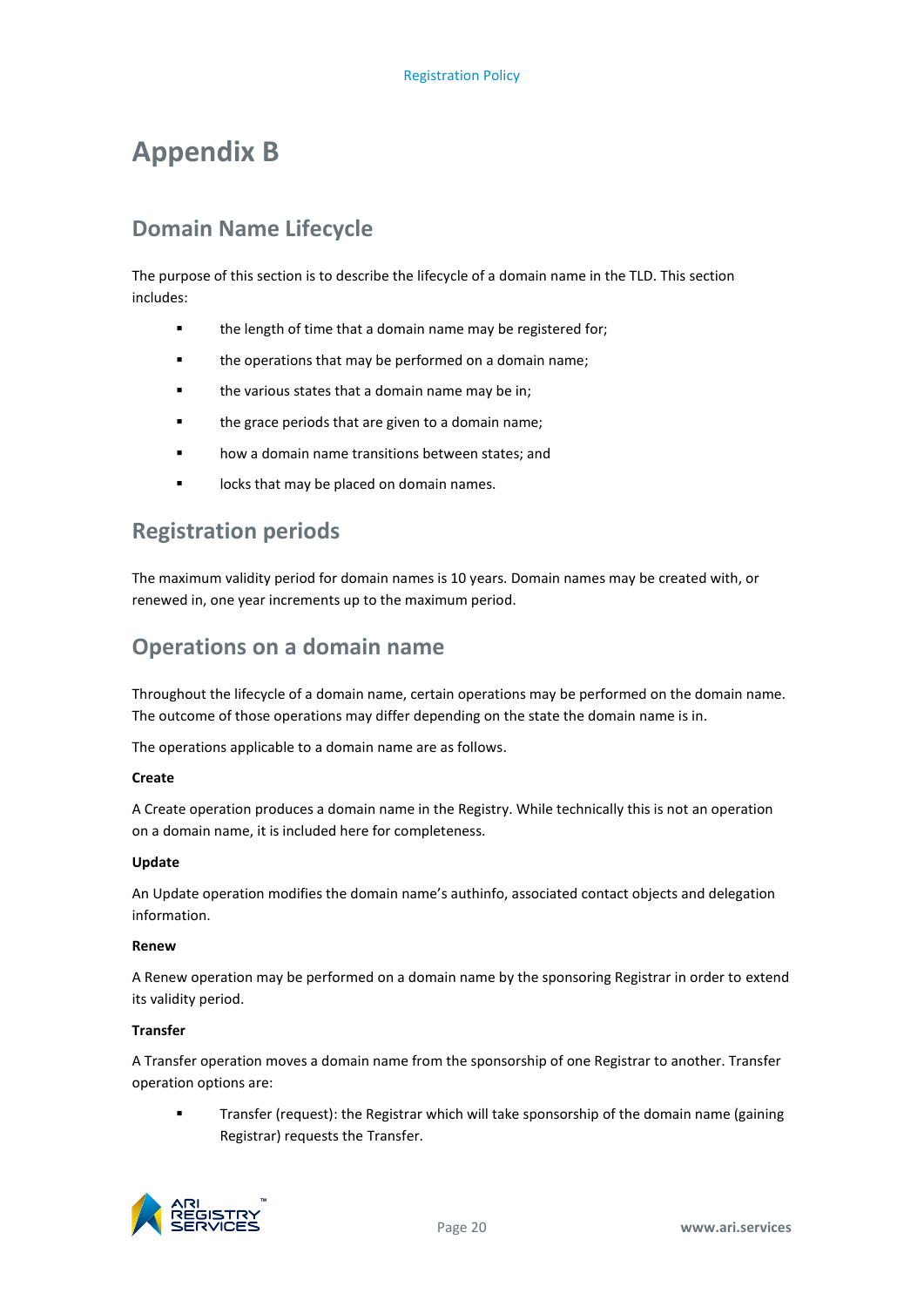- Transfer (approve): the Registrar which will lose sponsorship of the domain name (losing Registrar) explicitly approves the Transfer request.
- Transfer (reject): the Registrar which will lose sponsorship of the domain name rejects the Transfer request.
- **Transfer (cancel): the gaining Registrar cancels the Transfer (request).**

A Transfer (request) is automatically approved by the Registry after five days if a Transfer (approve) or Transfer (reject) operation is not received from the losing Registrar, and the Transfer (request) has not been cancelled by a gaining Registrar.

#### **Delete**

The sponsoring Registrar requests that the domain name be removed from the Registry Service by using the Delete operation.

For further information please refer to the section 'Transitions between states'.

#### **Restore**

After a Delete operation a domain name may be reinstated using the Restore operation. Restore operations are:

- Restore (request): the sponsoring Registrar requests that a domain name be restored.
- Restore (report): the sponsoring Registrar provides a report regarding a domain name for which it has previously issued a Restore request.

For further information refer to the section 'Transitions between states'.

# **States a domain name may be assigned**

The states that a domain name can exist in are:

- **Registered**
- **Pending Create**
- **Pending Transfer**
- Redemption
- **Pending Restore**
- **Pending Delete**

The following section describes the states a domain name may be in.

| Domain status | means the status information that will be available to Registrars, and in some<br>cases displayed in the WHOIS output. |
|---------------|------------------------------------------------------------------------------------------------------------------------|
| In DNS        | means the associated name server records (and glue records if any) are<br>published in the DNS.                        |

#### **Registered**

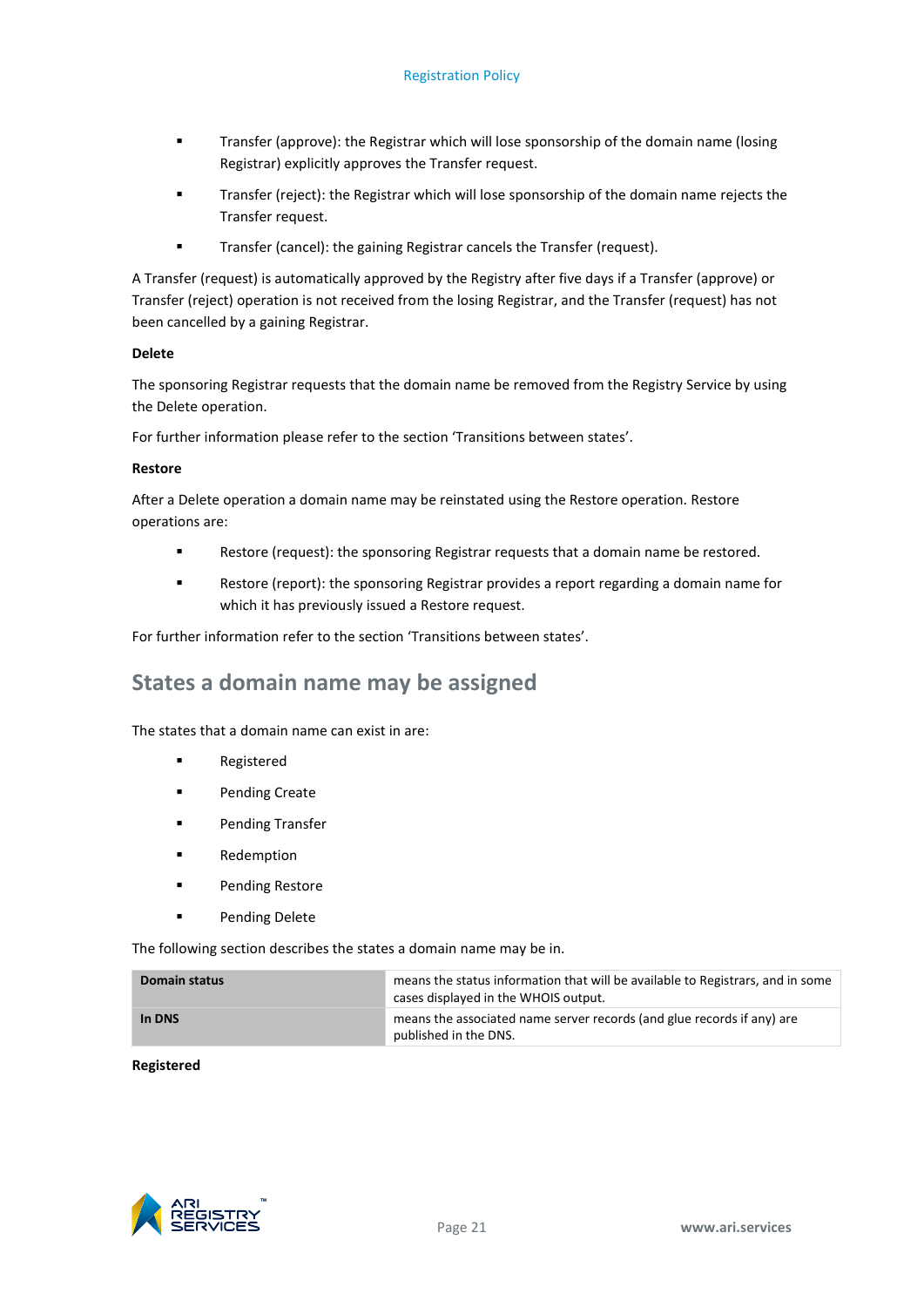#### Registration Policy

| <b>State</b>                    | Registered                                                                                                  |
|---------------------------------|-------------------------------------------------------------------------------------------------------------|
| <b>Domain status</b>            | ok, or varied status values noted by the absence of pending Transfer or<br>pendingDelete                    |
| In DNS?                         | Yes                                                                                                         |
| <b>Allowed operations</b>       | Update, Renew, Transfer (request) and Delete                                                                |
| What it means for a domain name | The default state of a domain name. There are no pending operations and<br>the domain has not been deleted. |
| Length of time in this state    |                                                                                                             |

### **Pending Create**

| <b>State</b>                    | <b>Pending Create</b>                                                                                                                                                                                                                                                                                                                                                                                                                   |
|---------------------------------|-----------------------------------------------------------------------------------------------------------------------------------------------------------------------------------------------------------------------------------------------------------------------------------------------------------------------------------------------------------------------------------------------------------------------------------------|
| <b>Domain status</b>            | pendingCreate                                                                                                                                                                                                                                                                                                                                                                                                                           |
| In DNS?                         | No                                                                                                                                                                                                                                                                                                                                                                                                                                      |
| <b>Allowed operations</b>       | Delete                                                                                                                                                                                                                                                                                                                                                                                                                                  |
| What it means for a domain name | We have received a request from a Registrar to register a domain name<br>matching an entry on the list of restricted labels for the TLD. Subsequent<br>attempts to register the same domain name will not be queued whilst in this<br>state. Approval of the request is at our discretion. This state is not used for<br>Applications for domain names made during the Sunrise and Claims Notice<br>Periods as described in our policy. |
| Length of time in this state    | This state applies for a maximum of 5 calendar days.                                                                                                                                                                                                                                                                                                                                                                                    |

### **Pending Transfer**

| <b>State</b>                    | Pending Transfer                                                                                                                                                                                                          |  |
|---------------------------------|---------------------------------------------------------------------------------------------------------------------------------------------------------------------------------------------------------------------------|--|
| <b>Domain status</b>            | pendingTransfer                                                                                                                                                                                                           |  |
| In DNS?                         | Yes                                                                                                                                                                                                                       |  |
| <b>Allowed operations</b>       | Transfer (cancel, reject, approve)                                                                                                                                                                                        |  |
| What it means for a domain name | A Registrar has requested a Transfer of the domain name and it is not yet<br>completed. All operations that would transform the domain name, other<br>than those to cancel, reject, or approve the Transfer are rejected. |  |
| Length of time in this state    | This state applies for a maximum of 5 calendar days.                                                                                                                                                                      |  |

### **Redemption**

| <b>State</b>                    | Redemption                                                                                                                                                                                                                                                                                                                                         |
|---------------------------------|----------------------------------------------------------------------------------------------------------------------------------------------------------------------------------------------------------------------------------------------------------------------------------------------------------------------------------------------------|
| <b>Domain status</b>            | pendingDelete                                                                                                                                                                                                                                                                                                                                      |
|                                 | redemptionPeriod                                                                                                                                                                                                                                                                                                                                   |
| In DNS?                         | No                                                                                                                                                                                                                                                                                                                                                 |
| <b>Allowed operations</b>       | Restore (request)                                                                                                                                                                                                                                                                                                                                  |
| What it means for a domain name | The sponsoring Registrar has requested that the domain name be Deleted.<br>The sponsoring Registrar may perform a Restore operation to reinstate the<br>domain name. The domain name continues to be withheld from the DNS<br>unless it is reinstated. All operations that would transform the domain name,<br>other than to Restore are rejected. |
| Length of time in this state    | This state applies for 30 calendar days.                                                                                                                                                                                                                                                                                                           |

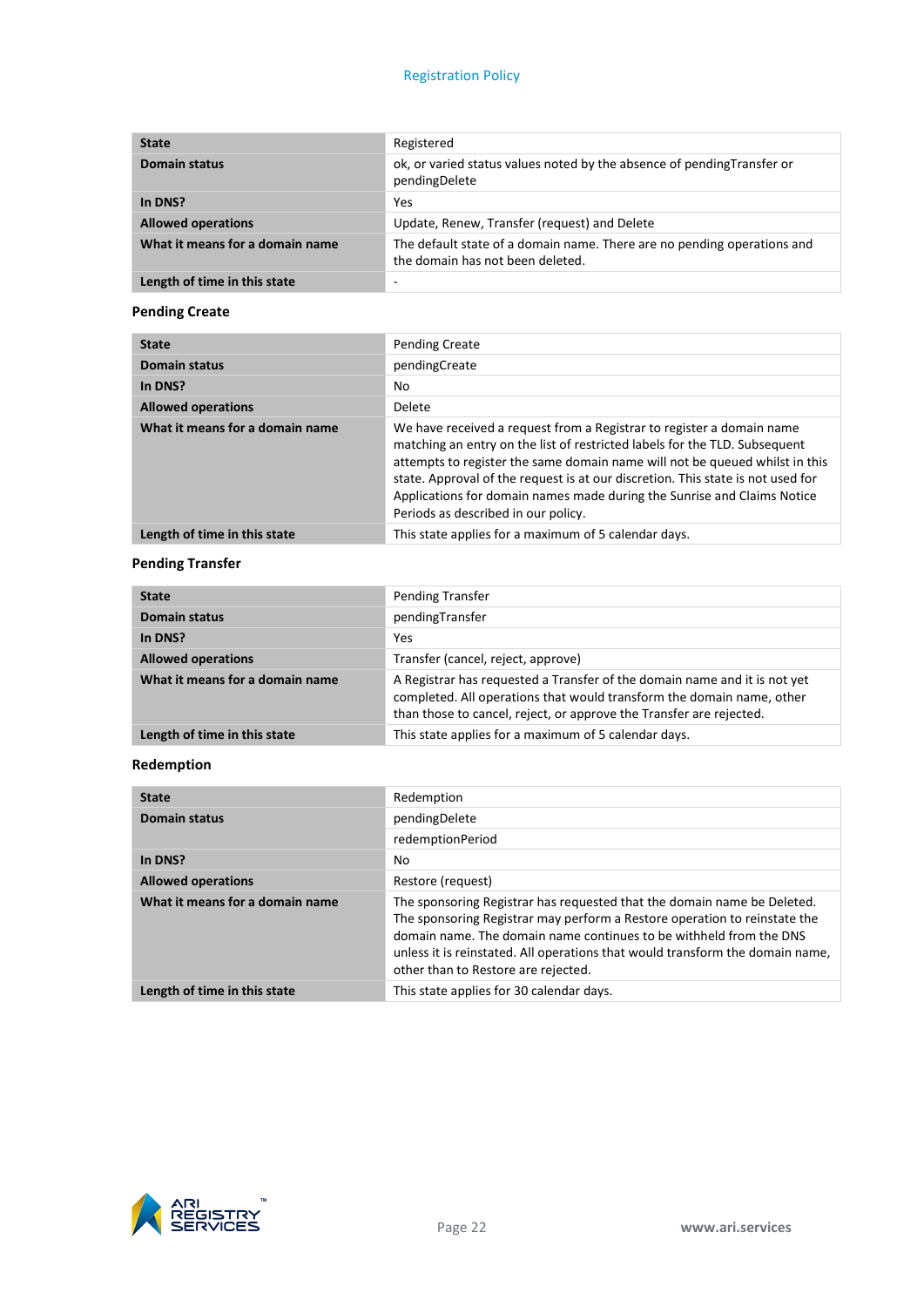#### **Pending Restore**

| <b>State</b>                    | Pending Restore                                                                                                                                                                                                            |
|---------------------------------|----------------------------------------------------------------------------------------------------------------------------------------------------------------------------------------------------------------------------|
| <b>Domain status</b>            | pendingDelete                                                                                                                                                                                                              |
|                                 | pendingRestore                                                                                                                                                                                                             |
| In DNS?                         | Yes                                                                                                                                                                                                                        |
| <b>Allowed operations</b>       | Restore (report)                                                                                                                                                                                                           |
| What it means for a domain name | A Restore request is pending. The sponsoring Registrar must submit a<br>Restore report. The domain name is in the DNS. All operations that would<br>transform the domain name, other than the Restore report are rejected. |
| Length of time in this state    | This state applies for a maximum of 7 calendar days.                                                                                                                                                                       |

### **Pending Delete**

| <b>State</b>                    | Pending Delete                                                                                                                                                                                                                                                                                                                                                       |
|---------------------------------|----------------------------------------------------------------------------------------------------------------------------------------------------------------------------------------------------------------------------------------------------------------------------------------------------------------------------------------------------------------------|
| <b>Domain status</b>            | pendingDelete                                                                                                                                                                                                                                                                                                                                                        |
| In DNS?                         | No                                                                                                                                                                                                                                                                                                                                                                   |
| <b>Allowed operations</b>       | None                                                                                                                                                                                                                                                                                                                                                                 |
| What it means for a domain name | The Redemption Grace Period has lapsed and the domain name is pending<br>being removed from the Registry Service. This state prohibits the sponsoring<br>Registrar from the Update, Restore operations or modifying the domain<br>name. At the end of this period the domain name is removed from the<br>Registry Service and may become available for registration. |
| Length of time in this state    | This state applies for 5 calendar days.                                                                                                                                                                                                                                                                                                                              |

# **Grace periods**

There are five grace periods that are applicable to domain names:

- Add Grace Period
- **Renew Grace Period**
- **Auto-Renew Grace Period**
- **Transfer Grace Period**
- **Redemption Grace Period**

The following describes each of the domain name grace periods and how these may affect operations in relation to the domain name. The grace period states described in this section are additional to those described in the preceding section.

The following section describes the grace periods a domain name may be in.

| Domain status               | means the status information that will be available to Registrars, and in some<br>cases displayed in the WHOIS output. |
|-----------------------------|------------------------------------------------------------------------------------------------------------------------|
| <b>Effect on operations</b> | means the effect that this grace period will have on various operations.                                               |

**Add Grace Period**

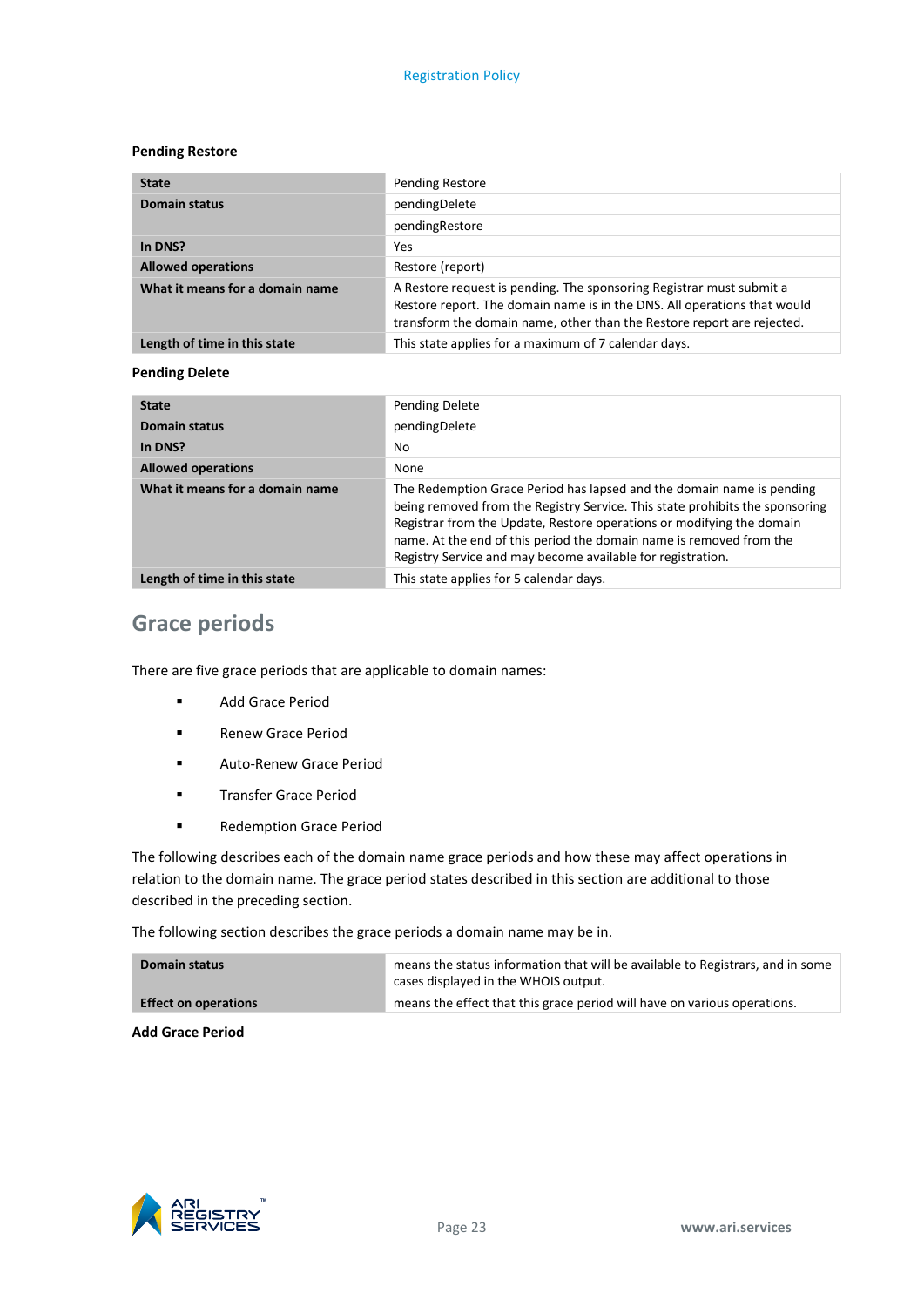#### Registration Policy

| <b>Period</b>                   | Add Grace Period                                                                                                                                                                                                                  |                                                                                                                                                                                                                                                             |
|---------------------------------|-----------------------------------------------------------------------------------------------------------------------------------------------------------------------------------------------------------------------------------|-------------------------------------------------------------------------------------------------------------------------------------------------------------------------------------------------------------------------------------------------------------|
| <b>Domain status</b>            | addPeriod                                                                                                                                                                                                                         |                                                                                                                                                                                                                                                             |
| <b>Effect on operations</b>     | Subject to the following, the Add Grace Period does not have any impact on<br>other operations.                                                                                                                                   |                                                                                                                                                                                                                                                             |
|                                 | <b>Delete</b>                                                                                                                                                                                                                     | The sponsoring Registrar, who must have created the<br>domain name, may Delete the domain name. The<br>operation occurs with immediate effect and the domain<br>name may become available for registration.                                                 |
|                                 | Renew                                                                                                                                                                                                                             | The sponsoring Registrar may Renew the domain name.<br>The total period for the domain name is the sum of the<br>initial period specified when the domain name was<br>created and any renewal term, subject to the 10 year<br>maximum.                      |
|                                 | <b>Transfer</b>                                                                                                                                                                                                                   | A Transfer may not occur during the Add Grace Period, or<br>at any other time in the first 60 calendar days after the<br>initial creation, or approved transfer of the domain name.<br>The Registry Service will prevent such a transfer from<br>occurring. |
| What it means for a domain name | Allows for no-cost cancellation of a domain name registration resulting from<br>typographical or other errors by Registrars and registrants. Once cancelled<br>the domain name may become immediately available for registration. |                                                                                                                                                                                                                                                             |
| Length of time in this period   | This state applies for 5 calendar days after the domain name is Registered.<br>Note the Add Grace Period does not apply to Pending Create.                                                                                        |                                                                                                                                                                                                                                                             |

#### **Renew Grace Period**

| <b>Period</b>                   | <b>Renew Grace Period</b>                                                                        |                                                                                                                                                                                                                                                                                                                                                                                                                                                                            |  |
|---------------------------------|--------------------------------------------------------------------------------------------------|----------------------------------------------------------------------------------------------------------------------------------------------------------------------------------------------------------------------------------------------------------------------------------------------------------------------------------------------------------------------------------------------------------------------------------------------------------------------------|--|
| <b>Domain status</b>            | renewPeriod                                                                                      |                                                                                                                                                                                                                                                                                                                                                                                                                                                                            |  |
| In DNS?                         | Yes                                                                                              |                                                                                                                                                                                                                                                                                                                                                                                                                                                                            |  |
| <b>Effect on operations</b>     | Subject to the following the Renew Grace Period does not have any impact<br>on other operations. |                                                                                                                                                                                                                                                                                                                                                                                                                                                                            |  |
|                                 | <b>Delete</b>                                                                                    | The sponsoring Registrar, who must have initiated the<br>Renew operation, may Delete the domain name. The<br>extension to the registration period caused by the<br>preceding renew is reversed and unless the domain name<br>is also in the Add Grace Period, the domain name enters<br>the Redemption state. If the domain name is also in the<br>Add Grace Period it is removed from the Registry with<br>immediate effect and may become available for<br>registration. |  |
|                                 | Renew                                                                                            | The sponsoring Registrar, who must have initiated the<br>Renew operation, can subsequently Renew the domain<br>name, causing a second independent Renewal Grace<br>Period to start. The total registration period for the<br>domain name is extended by the renewal term, limited to<br>the 10 year maximum.                                                                                                                                                               |  |
|                                 | <b>Transfer</b>                                                                                  | An approved transfer ends the current Renew Grace<br>Period without a refund and begins a Transfer Grace<br>Period.                                                                                                                                                                                                                                                                                                                                                        |  |
| What it means for a domain name | Allows the sponsoring Registrar to undo the operation to Renew via the<br>Delete operation.      |                                                                                                                                                                                                                                                                                                                                                                                                                                                                            |  |
| Length of time in this period   | This state applies for 5 calendar days.                                                          |                                                                                                                                                                                                                                                                                                                                                                                                                                                                            |  |

**Auto-Renew Grace Period**

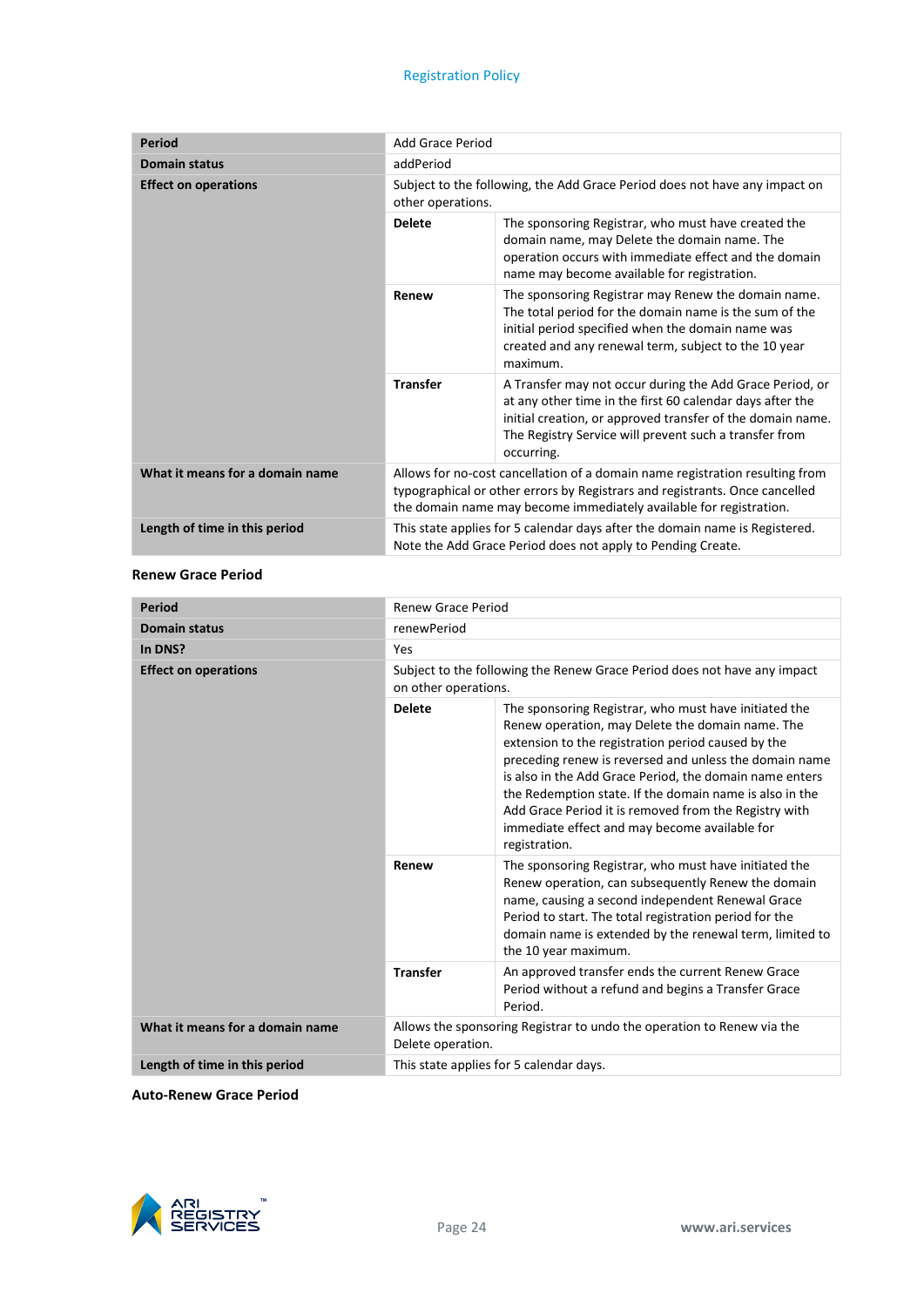#### Registration Policy

| <b>Period</b>                   | Auto-Renew Grace Period                                                                                                                                                                                                                           |                                                                                                                                                                                                                                                                                         |  |
|---------------------------------|---------------------------------------------------------------------------------------------------------------------------------------------------------------------------------------------------------------------------------------------------|-----------------------------------------------------------------------------------------------------------------------------------------------------------------------------------------------------------------------------------------------------------------------------------------|--|
| <b>Domain status</b>            | autoRenewPeriod                                                                                                                                                                                                                                   |                                                                                                                                                                                                                                                                                         |  |
| <b>Effect on operations</b>     | Subject to the following, the Auto-Renew Grace Period does not have any<br>impact on other operations.                                                                                                                                            |                                                                                                                                                                                                                                                                                         |  |
|                                 | <b>Delete</b>                                                                                                                                                                                                                                     | The sponsoring Registrar, who must be the sponsoring<br>Registrar when the Auto-Renew Grace Period<br>commenced, may Delete the domain name. The<br>registration period auto-renew extension is reversed and<br>the domain name enters the Redemption state.                            |  |
|                                 | Renew                                                                                                                                                                                                                                             | The sponsoring Registrar, who must be the sponsor when<br>the auto-renew occurred, can Renew the domain name<br>for another period causing an independent Renewal<br>Grace Period to begin. The registration period is extended<br>by the renewal term, limited to the 10 year maximum. |  |
|                                 | <b>Transfer</b>                                                                                                                                                                                                                                   | An approved transfer ends the current Auto-Renew Grace<br>Period, and begins a Transfer Grace Period. The<br>registration period auto-renew extension is reversed and<br>the registration is extended by the period specified in the<br>transfer.                                       |  |
| What it means for a domain name | Auto-Renew Grace Period allows for domain names to remain in the DNS<br>beyond the expiration of the registration period, to provide adequate time<br>for the sponsoring Registrar to obtain the registrant's intent to renew the<br>domain name. |                                                                                                                                                                                                                                                                                         |  |
| Length of time in this period   | This state applies for 45 calendar days after expiry of the domain name.                                                                                                                                                                          |                                                                                                                                                                                                                                                                                         |  |

#### **Transfer Grace Period**

| <b>Period</b>                   | <b>Transfer Grace Period</b>    |                                                                                                                                                                                                                                                                                                                                                                                                                   |
|---------------------------------|---------------------------------|-------------------------------------------------------------------------------------------------------------------------------------------------------------------------------------------------------------------------------------------------------------------------------------------------------------------------------------------------------------------------------------------------------------------|
| <b>Domain status</b>            | transferPeriod                  |                                                                                                                                                                                                                                                                                                                                                                                                                   |
| <b>Effect on operations</b>     | on other operations.            | Subject to the following the Transfer Grace Period does not have any impact                                                                                                                                                                                                                                                                                                                                       |
|                                 | <b>Delete</b>                   | The sponsoring Registrar, who must have initiated the<br>Transfer, may Delete the domain name. The extension to<br>the registration period of the preceding transfer is<br>reversed and the Redemption state is entered.                                                                                                                                                                                          |
|                                 | Renew                           | The sponsoring Registrar can Renew the domain name<br>thus causing an independent Renewal Grace Period to<br>begin. The registration period for the domain name is<br>extended by the renewal term, limited to the 10 year<br>maximum.                                                                                                                                                                            |
|                                 | <b>Transfer</b>                 | A further transfer may not occur during the 60 calendar<br>day period after the approved transfer of a domain name.<br>The Registry will prevent such a transfer from occurring.<br>Should a special situation require transfer back to the<br>losing Registrar, this is dealt with by taking into account<br>the unique circumstances of the situation and will require<br>our approval and manual intervention. |
| What it means for a domain name | name) and Delete a domain name. | Transfer Grace Period allows the sponsoring Registrar to undo the<br>registration period extension (due to an approved transfer of a domain                                                                                                                                                                                                                                                                       |
| Length of time in this period   |                                 | This state applies for 5 calendar days after completion of the Transfer.                                                                                                                                                                                                                                                                                                                                          |

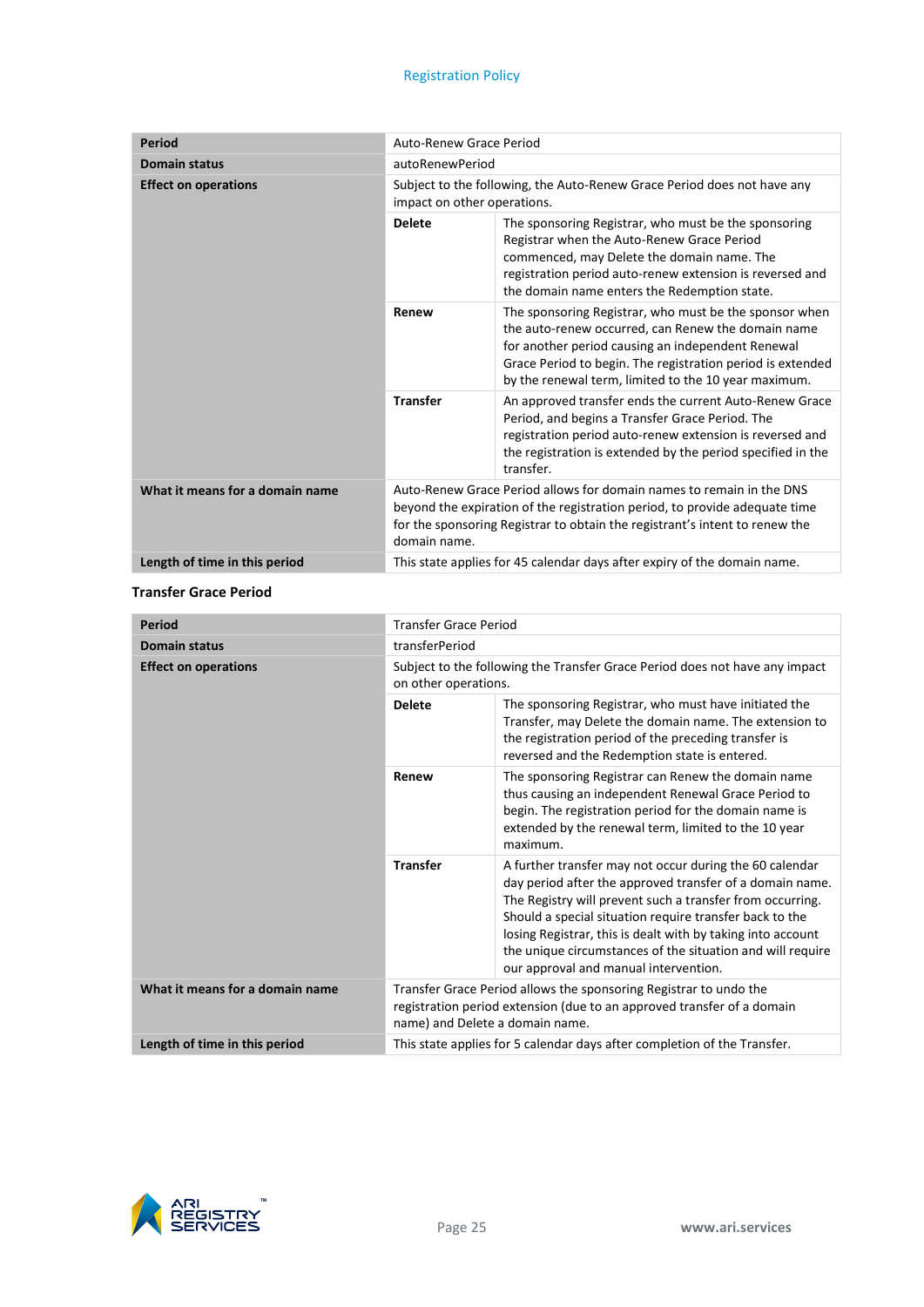#### **Redemption Grace Period**

| Period                          | <b>Redemption Grace Period</b>                                                                                                                                                                                                                                  |
|---------------------------------|-----------------------------------------------------------------------------------------------------------------------------------------------------------------------------------------------------------------------------------------------------------------|
| <b>Domain status</b>            | pendingDelete                                                                                                                                                                                                                                                   |
|                                 | redemptionPeriod                                                                                                                                                                                                                                                |
| <b>Effect on operations</b>     | Restore (request)                                                                                                                                                                                                                                               |
| What it means for a domain name | Redemption Grace Period refers to the period of time the domain name<br>spends in the Redemption state, starting after a domain name is deleted. The<br>Redemption state description provides information on operations that are<br>allowed during this period. |
| Length of time in this period   | This state applies for 30 calendar days.                                                                                                                                                                                                                        |

#### **Overlap of grace periods**

Grace periods may overlap. The four possible overlapping grace periods are:

- **Add Grace Period with one or more Renew Grace Periods.**
- Renew Grace Period with one or more other Renew Grace Periods.
- Auto-Renew Grace Period with one or more Renew Grace Periods.
- Transfer Grace Period with one or more Renew Grace Periods.

These are treated independently with respect to timelines however operations on domain names are processed in a manner that takes into account the combined effects of all grace periods.

# **Transitions between states**

Transitions between the various states of domain names are triggered in the Registry Service as follows.

#### **Available > Registered**

Transition from 'Available' (for registration) to Registered is triggered by the receipt of a request from a Registrar to Create the domain name that does not match an entry on the restricted list. This transition begins the Add Grace Period.

#### **Available > Pending Create**

Transition from 'Available' (for registration) to Pending Create is triggered by the receipt of a request from a Registrar to Create the domain name where that domain name matches an entry on the list of restricted labels. This transition does not begin the Add Grace Period.

#### **Pending Create > Registered**

Transition from Pending Create to Registered occurs on our approval of the registration request. This transition begins the Add Grace Period.

#### **Pending Create > Deleted**

Transition from Pending Create to Deleted occurs if the request to register the domain name is not approved by us. The domain name is removed from the Registry Service and may become available for registration.

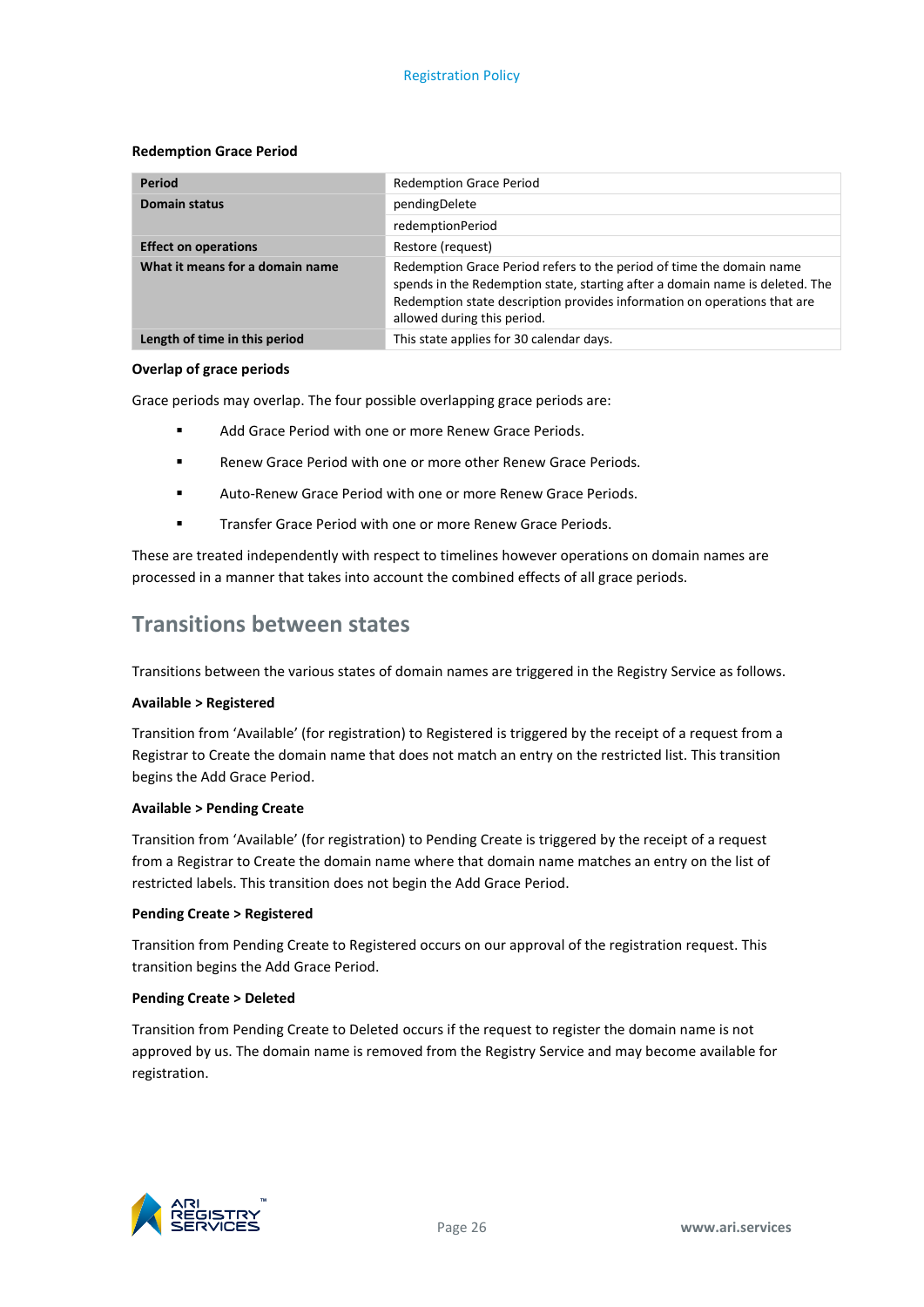#### **Registered > Pending Transfer**

Transition from Registered to Pending Transfer is triggered by the receipt of a request to Transfer the domain name. On approval the Transfer results in the extension of the domain name registration.

Requests to Transfer the domain name within 60 days of a Create or a previous Transfer are rejected. As described in the preceding section in relation to the Transfer Grace Period, exceptions may apply and are dealt with on a case by case basis.

#### **Pending Transfer > Registered**

Transition from Pending Transfer to Registered may be triggered by the following operations:

| Cancel              | During the Pending Transfer period the gaining Registrar may cancel the Transfer by requesting<br>the Transfer to be cancelled. The registration period remains unchanged and all existing grace<br>periods at the time of Transfer request remain in effect.                                                                                                    |
|---------------------|------------------------------------------------------------------------------------------------------------------------------------------------------------------------------------------------------------------------------------------------------------------------------------------------------------------------------------------------------------------|
| Reject              | During the Pending Transfer period the losing Registrar may reject the Transfer. The registration<br>period remains unchanged and all grace periods existing at the time of Transfer request remain in<br>effect.                                                                                                                                                |
| Approve             | During the Pending Transfer period the losing Registrar may approve the Transfer. If the Transfer<br>was requested during the Auto-Renew Grace Period, the extension to the registration period is<br>reversed. The registration period is extended by the amount specified in the Transfer request.<br>This begins the Transfer Grace Period.                   |
| <b>Auto-Approve</b> | If after 5 days, no action has been taken, the Registry Service approves the Transfer<br>automatically. If the Transfer was requested during the Auto-Renew Grace Period the extension<br>to the registration period is reversed. The registration period is extended by the amount specified<br>in the Transfer request. This begins the Transfer Grace Period. |

#### **Registered > Deleted**

Transition from Registered to Deleted occurs on receipt of a request to Delete a domain name. If the domain name is in the Add Grace Period, it is removed from the Registry Service and may become available for registration.

#### **Registered > Redemption**

Transition from Registered to Redemption occurs on receipt of a request to Delete a domain name. If the domain name is not in the Add Grace Period, it transitions to the Redemption period state and all grace periods in effect are considered.

#### **Redemption > Pending Restore**

Transition from Redemption to Pending Restore occurs on receipt of a request to Restore a domain name. If the Redemption Period has not lapsed, the domain name transitions to the Pending Restore state. The domain name is provisioned in the DNS.

#### **Pending Restore > Registered**

Transition from Pending Restore to Registered during the Pending Restore period occurs when the sponsoring Registrar completes the Restore via a Restore (report) containing the registration data as at the time of deletion, the registration data at the time of the report, and the reason for the Restore to occur.

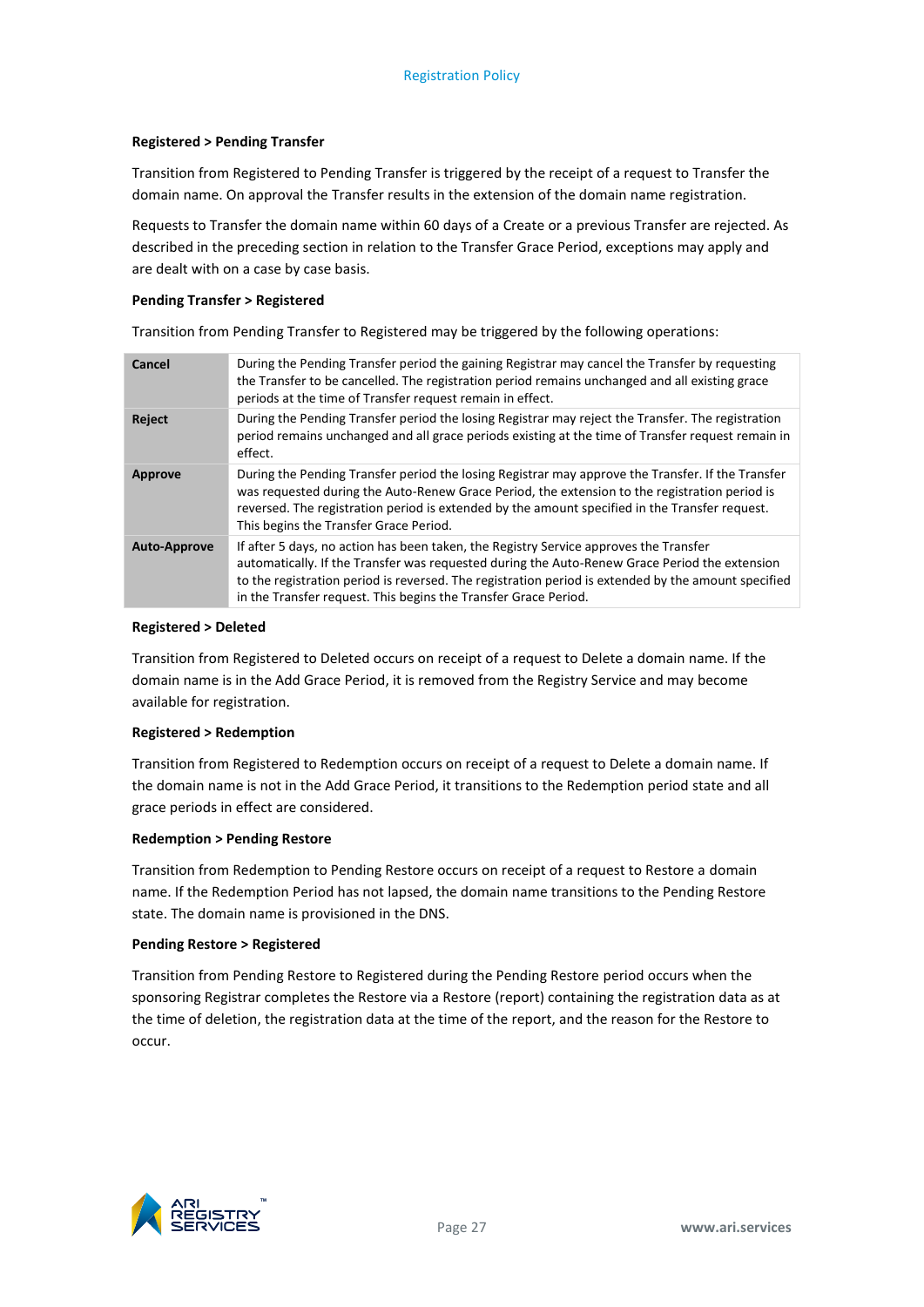#### **Pending Restore > Redemption**

Transition from Pending Restore to Redemption occurs automatically 7 calendar days after the transition to the Pending Restore state. If a Restore (report) is not received the domain name transitions to the Redemption state, which begins a new Redemption period. The domain name is removed from the DNS.

#### **Redemption > Pending Delete**

Transition from Redemption to Pending Delete occurs automatically 30 calendar days after the transition to the Redemption state. If a Restore (request) is not received the domain name transitions to the Pending Delete state.

#### **Pending Delete > Deleted**

Transition from Pending Delete to Deleted occurs automatically 5 calendar days after the transition to the Pending Delete state. The domain name is removed from the Registry Service and may become available for registration.

# **Locks on domain names**

Locks may be applied to the domain name to prevent specific operations occurring. There are two types of locks that may be applied: 'client' locks and 'server' locks. Client and server locks may be applied independently or simultaneously.

Locks prefixed with 'client' are set or removed by the sponsoring Registrar; and we may set or remove locks prefixed with 'server'. Locks are added and removed independently however they can be combined to facilitate the enforcement of other processes, and outcomes such as those required as part of Uniform Domain Name Dispute Resolution Policy (UDRP).

The available locks are as follows.

#### **Delete Prohibited**

| Domain status                   | clientDeleteProhibited                           |  |
|---------------------------------|--------------------------------------------------|--|
|                                 | serverDeleteProhibited                           |  |
| In DNS?                         | Yes                                              |  |
| <b>Allowed operations</b>       | Update, Renew, and Transfer (request)            |  |
| What it means for a domain name | Requests to delete the domain name are rejected. |  |

**Hold**

| Domain status                   | clientHold                                            |  |
|---------------------------------|-------------------------------------------------------|--|
|                                 | serverHold                                            |  |
| In DNS?                         | No                                                    |  |
| <b>Allowed operations</b>       | Update, Renew, Transfer (request) and Delete          |  |
| What it means for a domain name | DNS information is not published for the domain name. |  |

#### **Renew Prohibited**

| <b>Domain status</b>            | clientRenewProhibited                                                  |  |
|---------------------------------|------------------------------------------------------------------------|--|
|                                 | serverRenewProhibited                                                  |  |
| In DNS?                         | Yes                                                                    |  |
| <b>Allowed operations</b>       | Update, Transfer (request) and Delete                                  |  |
| What it means for a domain name | Requests to Renew the domain name are rejected. Auto-Renew is allowed. |  |

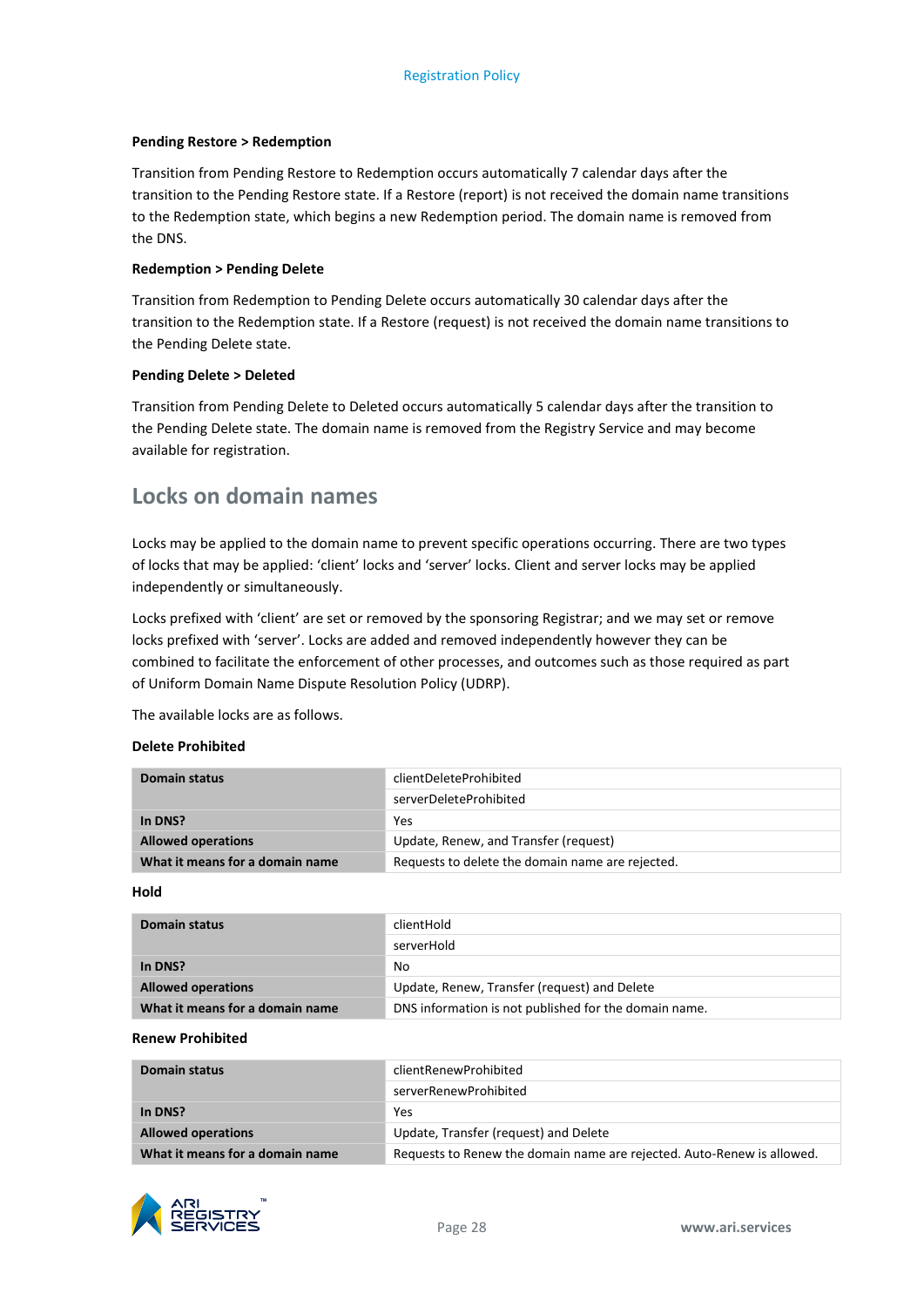#### **Transfer Prohibited**

| <b>Domain status</b>            | clientTransferProhibited                          |  |
|---------------------------------|---------------------------------------------------|--|
|                                 | serverTransferProhibited                          |  |
| In DNS?                         | Yes                                               |  |
| <b>Allowed operations</b>       | Update, Renew, and Delete                         |  |
| What it means for a domain name | Requests to Transfer the domain name are rejected |  |

#### **Update Prohibited**

| <b>Domain status</b>            | clientUpdateProhibited                                                                    |
|---------------------------------|-------------------------------------------------------------------------------------------|
|                                 | serverUpdateProhibited                                                                    |
| In DNS?                         | Yes                                                                                       |
| <b>Allowed operations</b>       | Renew, Transfer (request), Delete and Update                                              |
| What it means for a domain name | Requests to Update the domain name are rejected, unless the Update<br>removes this state. |

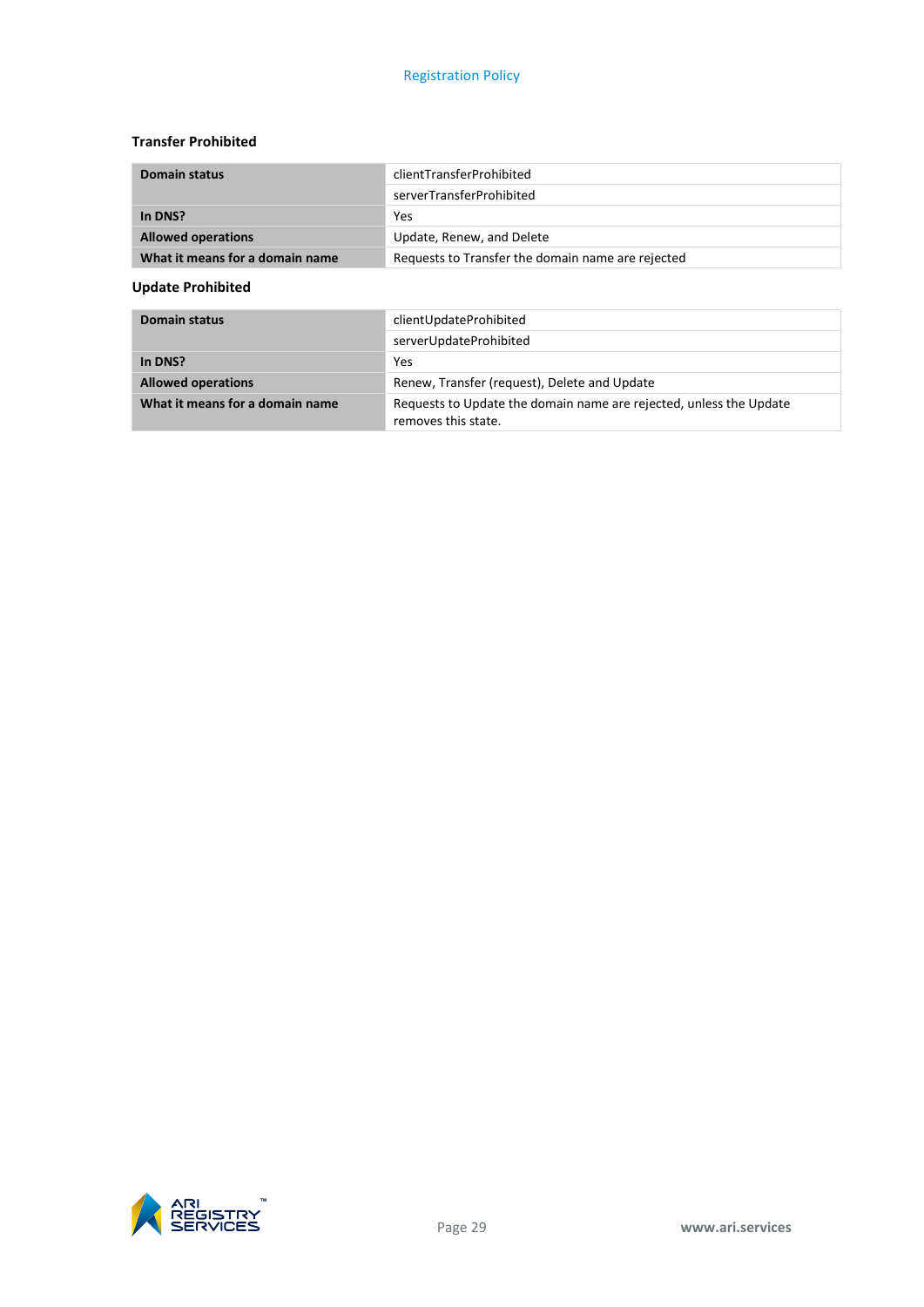#### **AusRegistry International Pty Ltd, trading as ARI Registry Services ABN 16103729620 ACN 103729620 A Bombora Technologies company**

#### **Definitions**

We, us and our means any or all of the Bombora Technologies Pty Ltd group of companies, their related entities and their respective officers, employees, contractors or sub-contractors.

#### **Disclaimer**

This document has been produced by us and is only for the information of the particular person to whom it is provided (the Recipient). This document is subject to copyright and may contain privileged and/or confidential information. As such, this document (or any part of it) may not be reproduced, distributed or published without our prior written consent.

This document has been prepared and presented in good faith based on our own information and sources which are believed to be reliable. We assume no responsibility for the accuracy, reliability or completeness of the information contained in this document (except to the extent that liability under statute cannot be excluded).

To the extent that we may be liable, liability is limited at our option to replacing, repairing or supplying equivalent goods or paying the cost of replacing, repairing or acquiring equivalent, or, in the case of services, re-supplying or paying the cost of having such re-supplied.

#### **Confidentiality Notice**

This document contains commercially sensitive information and information that is confidential to us. This document is intended solely for the named recipient, and its authorised employees, and legal, financial and accounting representatives (collectively, Authorised Recipients).

The recipients of this document must keep confidential all of the information disclosed in this document, and may only use the information for the purpose specified by us for its use. Under no circumstance may this document (or any part of this document) be disclosed, copied or reproduced to any person, other than the Authorised Recipients, without our prior written consent.

#### **Trademarks Notice**

Any of our names, trademarks, service marks, logos, and icons appearing in this document may not be used in any manner by recipients of this document without our prior written consent. All rights conferred under law are reserved.

All other trademarks contained within this document remain the property of their respective owners, and are used only to directly describe the products being provided by them or on their behalf. Their use in no way indicates any relationship between us and the owners of those other trademarks.

#### **Pricing Notice**

Any information or pricing provided in this document is subject to change without notice. Whilst we have compiled this document in good faith, based on what we believe is accurate and up-to-date information, it is possible that the pricing or other information contained in this document may require amendment due to changing market or other circumstances (including product discontinuation, manufacturer price changes, errors, or insufficient or inaccurate information having been provided by the recipient of this document or others, and other external circumstances). Additional charges may also apply for work that is out of scope.

The pricing in this document is based on our standard terms and conditions and is valid for a period of thirty (30) days from the date of this document.